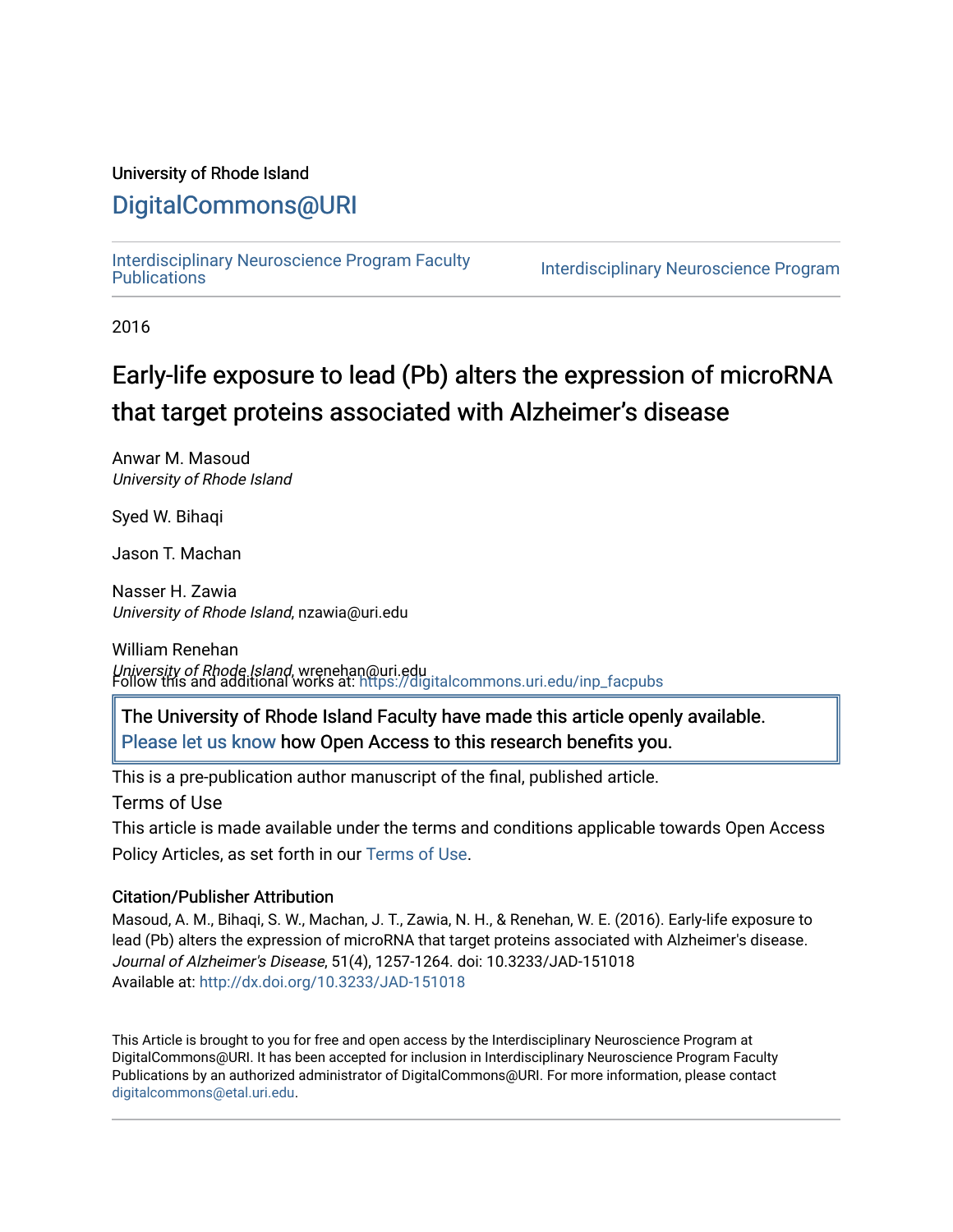## **Early-life exposure to lead (Pb) alters the expression of microRNA that target proteins associated with Alzheimer's disease**

Anwar M. Masoud <sup>a,b</sup>, Syed W. Bihaqi <sup>c</sup>, Jason T. Machan <sup>d</sup>, Nasser H. Zawia <sup>a,e,f</sup> and William E.  $R$ enehan $e, f$ 

- <sup>a</sup> Department of Biomedical and Pharmaceutical Sciences, University of Rhode Island, Kingston RI 02881 USA
- <sup>b</sup> Biochemical Technology Program, Faculty of Applied Science, Thamar University, Thamar, Yemen
- <sup>c</sup> Department of Pharmacology and Toxicology, College of Pharmacy, University of Hail, Hail, Kingdom of Saudi Arabia
- <sup>d</sup> Lifespan Biostatistics Core and Departments of Orthopaedics and Surgery, Warren Alpert Medical School, Brown University, Providence RI 02903 USA
- <sup>e</sup> Interdisciplinary Neuroscience Program, University of Rhode Island, Kingston RI 02881 USA
- <sup>f</sup> George and Anne Ryan Institute for Neuroscience, University of Rhode Island, Kingston RI 02881 USA

Running Title: miRNA response to Pb in a model of AD

Corresponding author:

William E. Renehan, Ph.D. Director of Research, College of Pharmacy Associate Director of George and Anne Ryan Institute for Neuroscience University of Rhode Island 7 Greenhouse Road Kingston, RI 02881 USA

## wrenehan@uri.edu

401-874-9304 office 401-874-2181 fax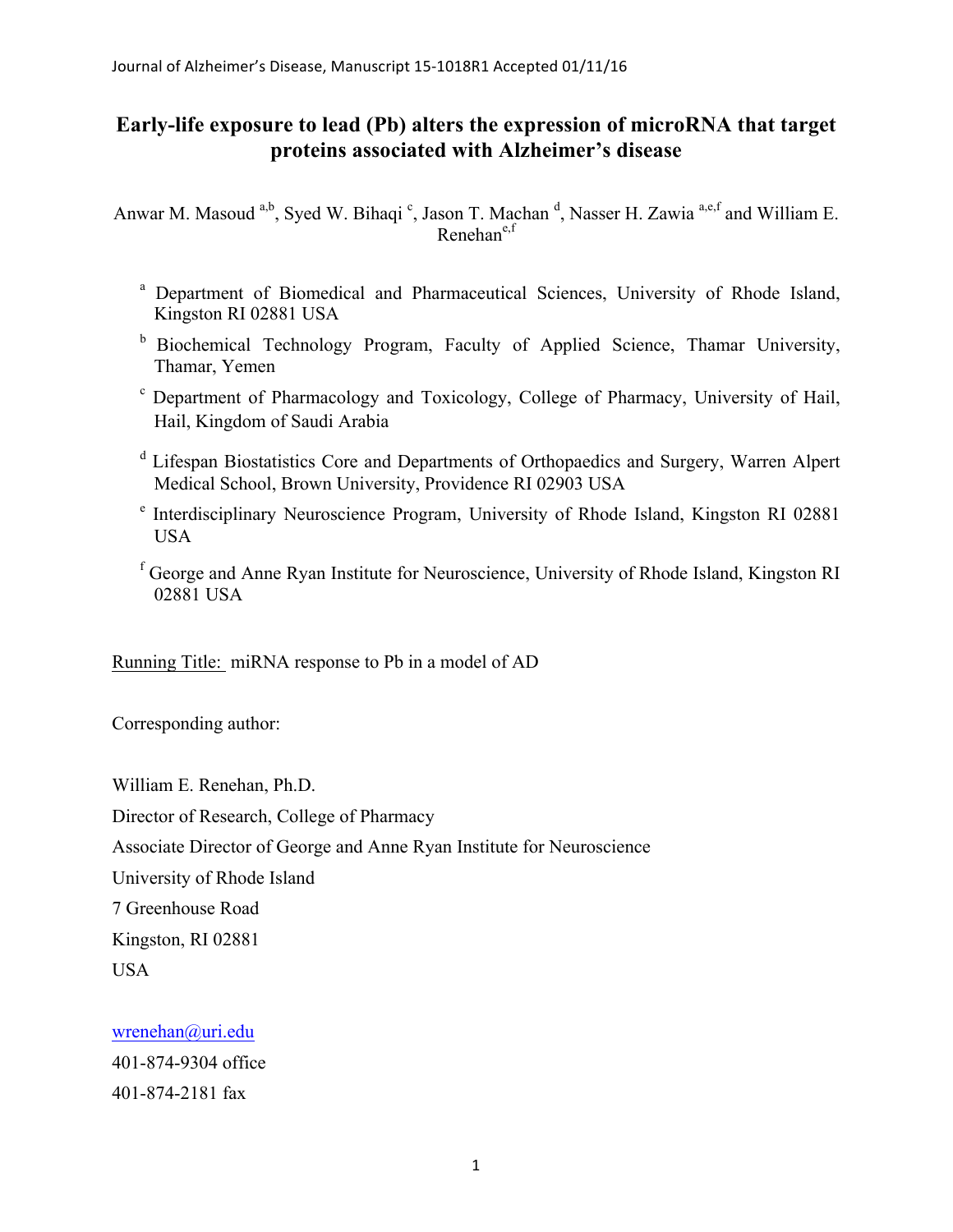#### **Abstract and Keywords**

There is a growing recognition of the impact of environmental toxins on the epigenetic regulation of gene expression, including the genes that play a critical role in neural development, neural function and neurodegeneration. We have shown previously that exposure to the heavy metal lead (Pb) in early life results in a latent over-expression of AD-related proteins in rodents and primates. The present study provides evidence that early postnatal exposure to Pb also alters the expression of select miRNA. Mice were exposed to 0.2% Pb acetate from Postnatal Day 1 (PND 1, first 24 hours after birth) to PND 20 via their mother's milk, brain tissue was harvested at PND 20, 180, or 700 and miRNA were isolated and quantified by qPCR. This exposure produced a transient increase (relative to control) in the expression of miR-106b (binds to *AβPP* mRNA), miR-29b (targets the mRNA for the transcription factor SP1) and two miRNAs (miR-29b and miR-132) that have the ability to inhibit translation of proteins involved in promoter methylation. The expression of miR-106b decreased over time in the Pb-exposed animals and was significantly less than the levels exhibited by the control animals at PND700. The level of miR-124, which binds to *SP1* mRNA, was also reduced (relative to controls) at PND700. In summary, we show that exposure to the heavy metal Pb in early life has a significant impact on the short- and long-term expression of miRNA that target epigenetic mediators and neurotoxic proteins.

Key words: neurodegeneration; miRNA; lead; amyloid-β precursor protein; tau

2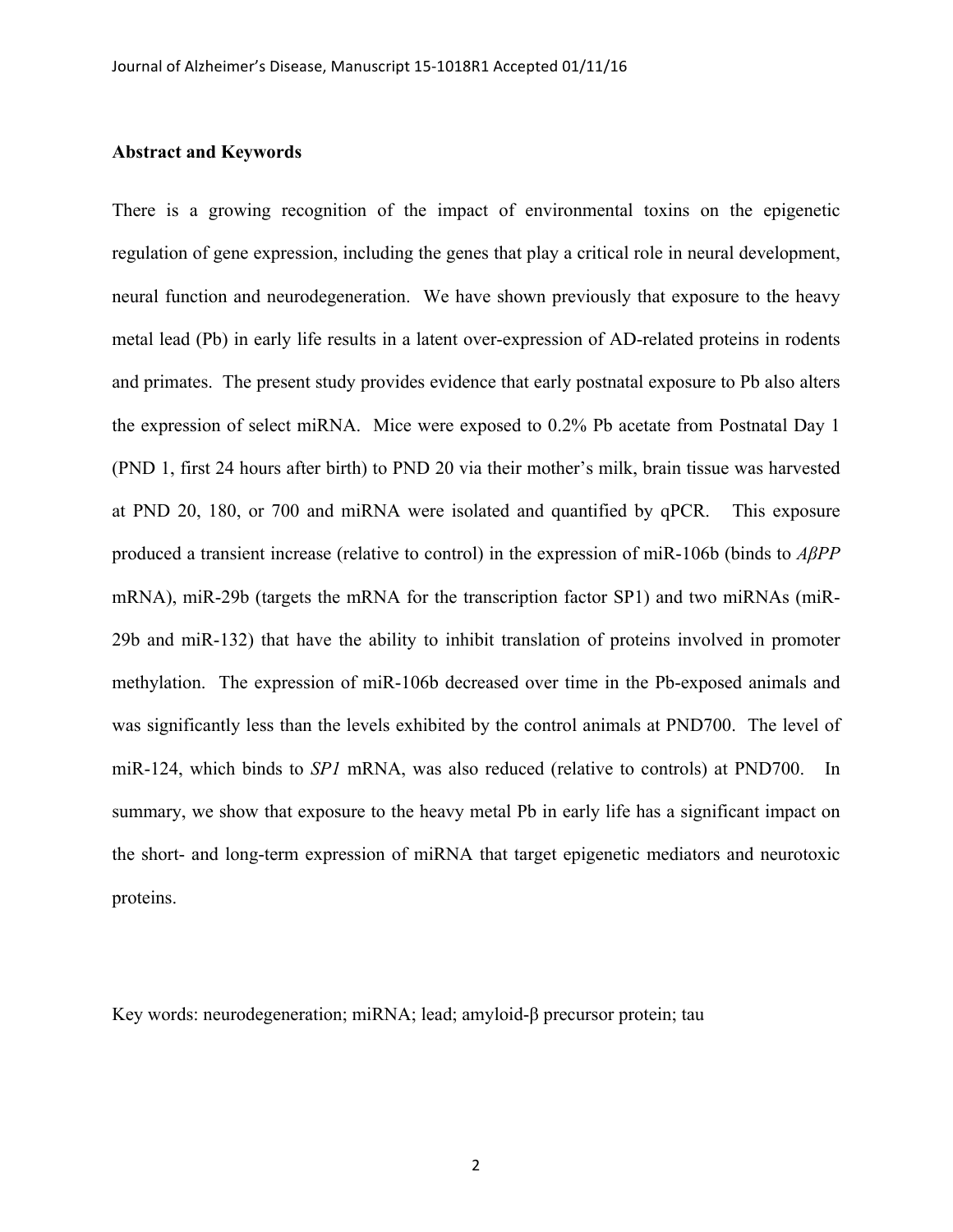## **Introduction**

Alzheimer's disease (AD) is the most common neurodegenerative disease and the major cause of dementia. A very small proportion (less than 5%) of individuals with AD develops the disease before age 65, and is considered to have Early Onset Alzheimer's Disease. The overwhelming majority of AD cases are sporadic, or late onset AD (LOAD). To date, no mutation, other than a risk associated with carrying certain susceptibility alleles (currently numbering approximately 24), has been linked to LOAD [1-5]. The failure to identify a clear genetic etiology for LOAD suggests the likelihood that environmental and/or epigenetic factors play an important role in initiating and influencing the cascade of events that leads to this form of AD  $[6]$ .

There is a growing recognition of the impact of environmental factors such as heavy metals, diet, pesticides and stress on the epigenetic regulation of gene expression, including the genes that play a critical role in neural development, neural function and neurodegeneration [7, 8]. One toxicant that has generated particular concern is the heavy metal lead (Pb), and our laboratory was in fact the first to provide evidence of a potential link between Pb and AD when it demonstrated that exposure to Pb in early life resulted in latent over-expression of AD-related proteins in rodents [9]. We found subsequently that developmental exposure to Pb produced a transient increase in the binding of the transcription factor specificity protein 1 (SP1) to DNA, together with a brief increase in the expression of the mRNA for amyloid-β precursor protein (AβPP) and microtubule-associated protein tau (MAPT) [9-12]. This very transient increase was followed by a delayed increase in SP1 binding together with a delayed overexpression of *AβPP* mRNA, *AβPP*, amyloid-β (Aβ), *Mapt* mRNA and hyperphosphorylated tau in later life [9, 12, 13]. Importantly, these changes do not occur when animals are exposed to Pb in old age. The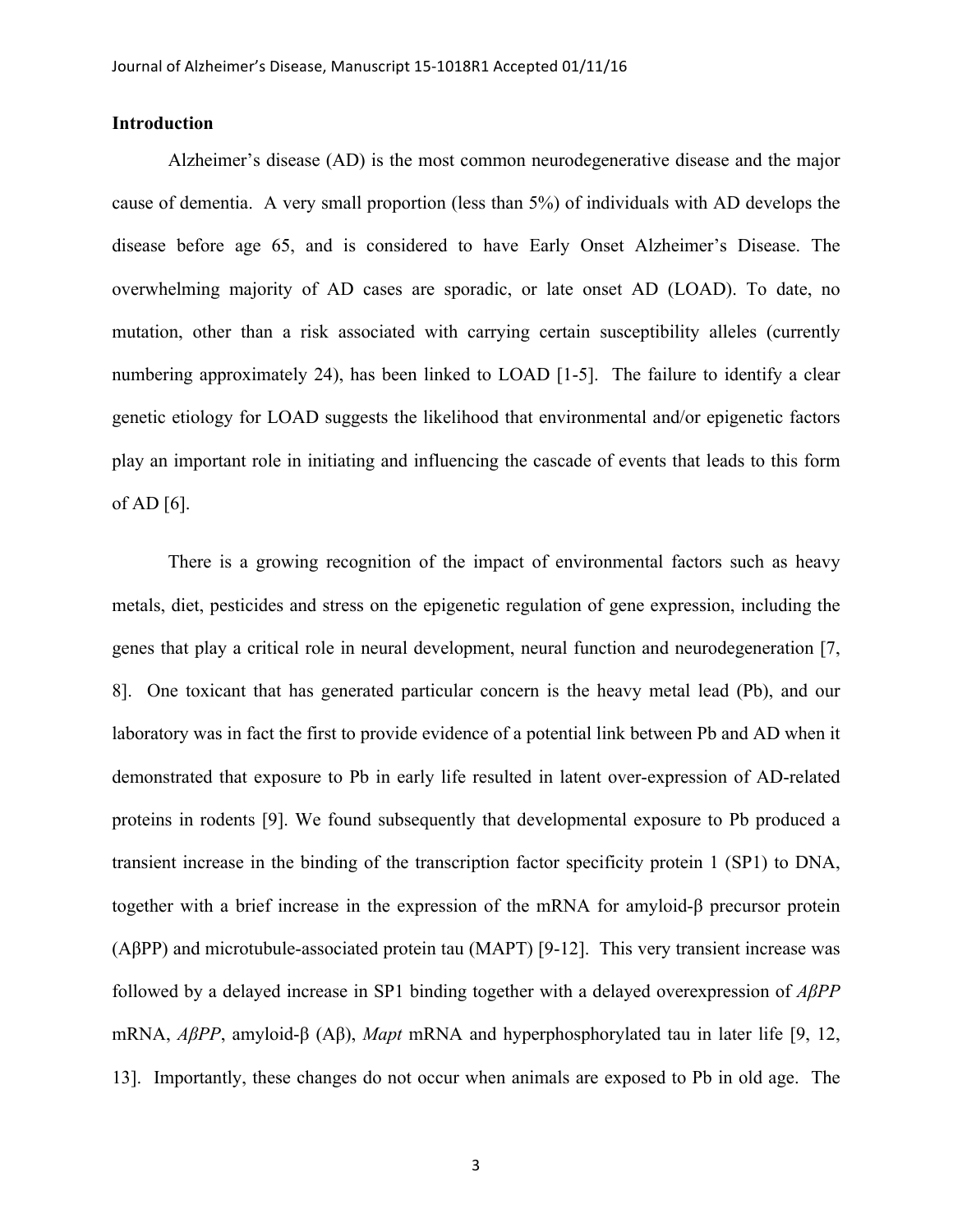#### Journal of Alzheimer's Disease, Manuscript 15-1018R1 Accepted 01/11/16

results we obtained using our rodent model of environmental Pb exposure have been verified and expanded using tissue obtained from primates that were exposed to Pb during infancy. Tissue obtained from the cerebral cortex of adult (23 years) monkeys exposed to Pb between PND 0- 400 exhibited pathologic neurodegeneration, an overexpression of *SP1* mRNA, SP1, AβPP, Aβ, *MAPT* mRNA and tau and a *decrease* in the expression of the methylation-related proteins DNA (Cytosine-5-)-Methyltransferase (DNMT)1, DMNT3a and Methyl CpG Binding Protein 2 (MECP2) [14-16].

Our data regarding Pb-induced changes in SP1, DNMT1, DMNT3a and MeCP2 provide support for the hypothesis that the delayed overexpression of AD-related proteins involves changes to the epigenome. The challenge, therefore, is to identify a mechanism that can explain the delayed emergence of epigenetic modifications that are "triggered" by an environmental stimulus in early life. We suggest that the cancer literature offers some potentially important insights. Work conducted by a number of laboratories has revealed an intriguing interaction between transcription factors, DNMTs and microRNA (miRNA) during oncogenesis [17-22]. The interactions between SP1, the DNMTs and miRNA in oncogenesis provide a framework for developing and testing postulates regarding the roles that epigenetic mediators and transcription factors play in the development of LOAD. Our global hypothesis is that early-life exposure to Pb is a toxic trigger that initiates a cascade of epigenetic changes, beginning with the transient activation of the transcription factor SP1 and its brief activation of select subsets of miRNA. We propose that subsequent accumulating stochastic changes alter miRNA expression and produce a second increase in SP1 expression in later life, resulting in an increase in the transcription of toxic AD-related proteins.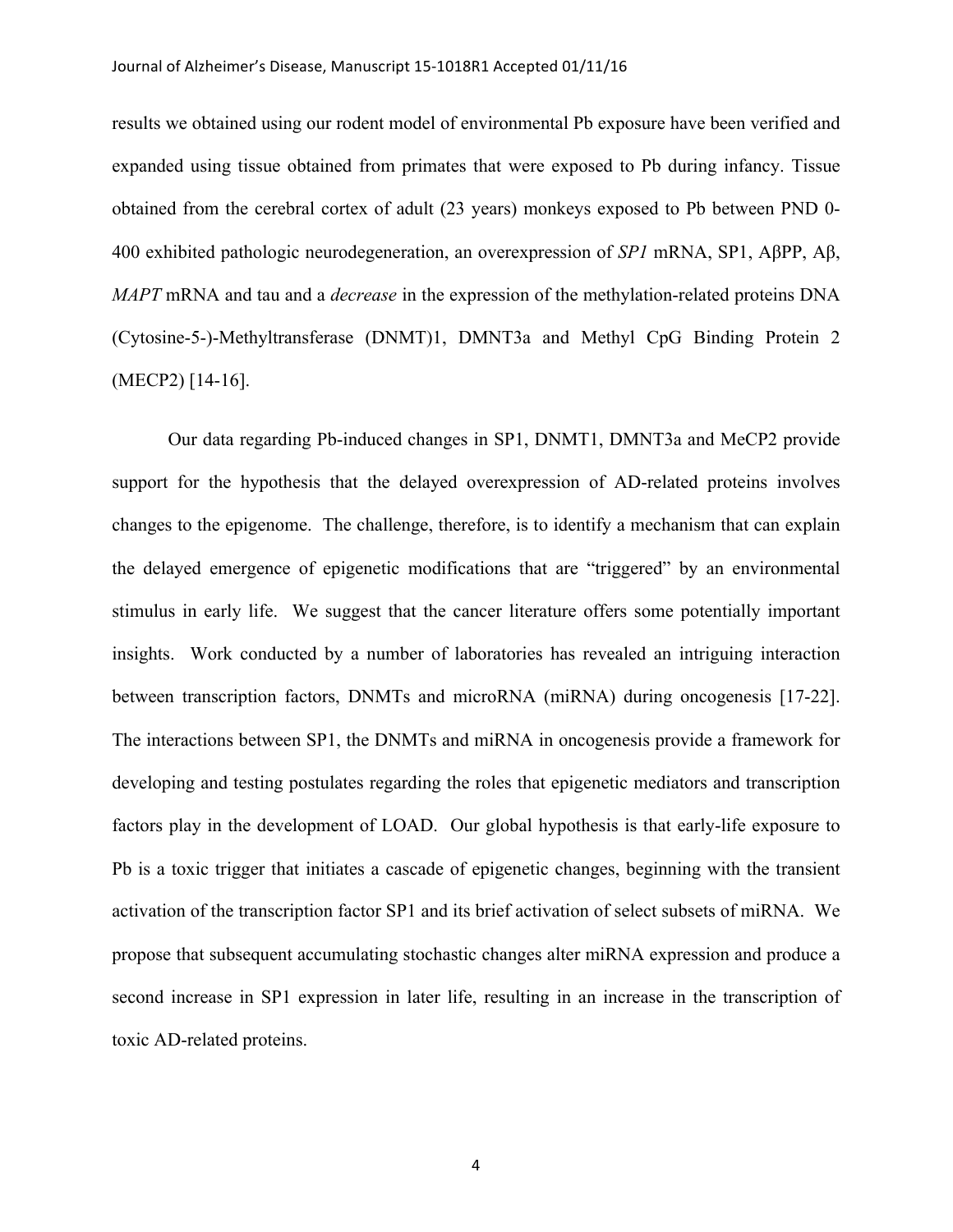The present study begins the process of testing our global hypothesis by examining the expression of specific miRNA in animals that were exposed to Pb in early life. Recent reviews have identified a small number of miRNA that consistently exhibit increased or decreased expression in AD patients [23, 24]. We used the miRTarBase database (http://mirtarbase.mbc.nctu.edu.tw/)[25] to select six of these miRNA that target the mRNA for *AβPP, MAPT, DNMT1,3a or 3b, SP1* and/or *MECP2* and quantified their expression in animals that were exposed to Pb to determine whether 1) their expression is altered by Pb exposure and 2) changes in miRNA levels are consistent with their potential role in the delayed overexpression of neurotoxic AD-related proteins.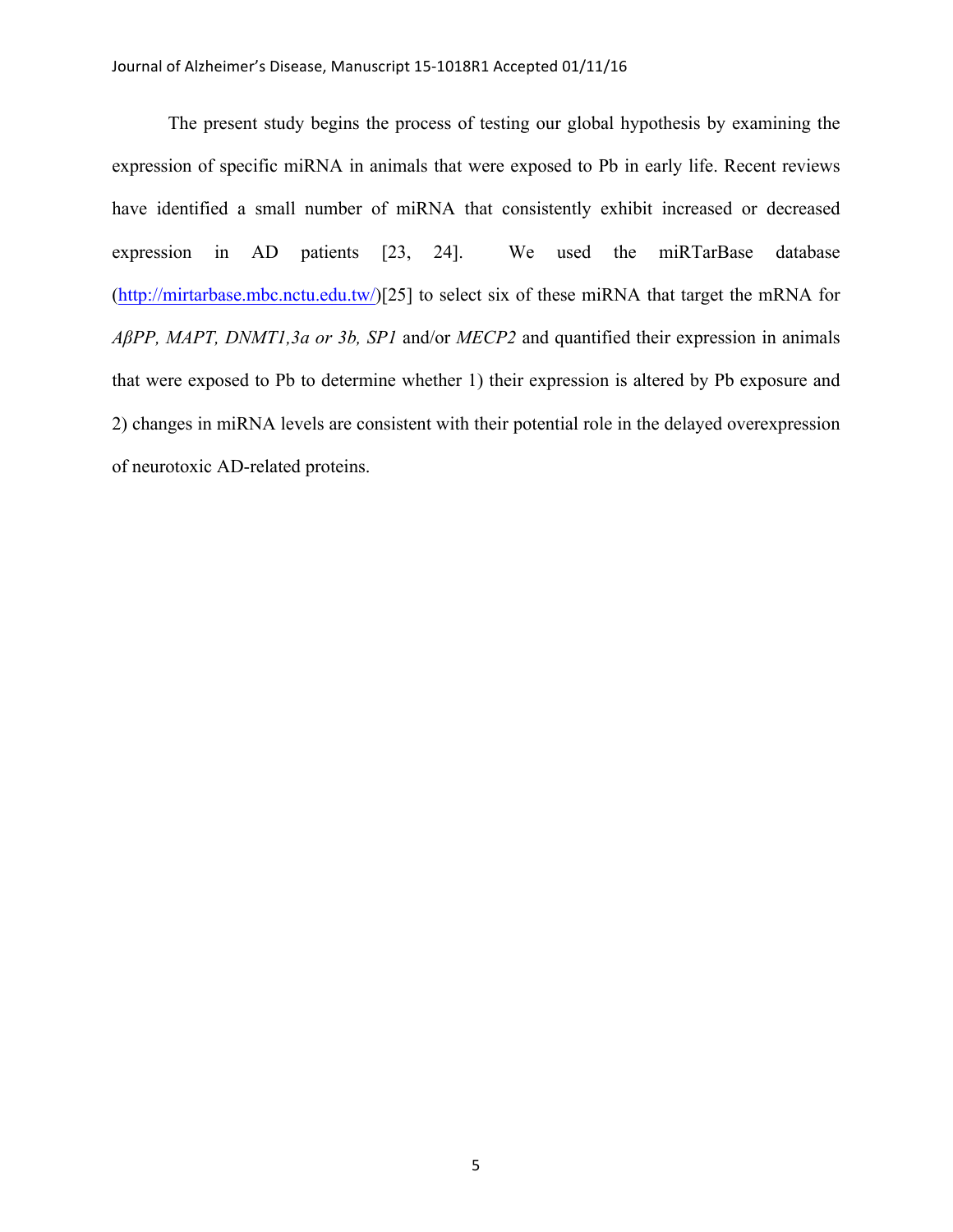## **Materials and methods**

#### Animal exposure

All protocols were conducted in accordance with approval granted by the Institutional Animal Care and Use Committee at the University of Rhode Island (URI). Timed pregnant C57BL/6J strain mice were purchased from Jackson Laboratories (ME, USA) and housed at the Animal Care Facility at URI. Male pups from different dams were pooled and allocated randomly to control and Pb-exposed (PbE) groups. The mothers  $(N = 9)$  of the animals in the control group consumed tap water, whereas the mothers  $(N = 9)$  of animals in the PbE group drank tap water containing 0.2% Pb acetate from Postnatal Day 1 (PND 1, first 24 hours after birth) to PND 20. Three mice from the control group and three mice from the PbE group were euthanized and their brains harvested at PND 20, 180, or 700 and their hippocampi were stored at  $-80\degree$ C until use (total 9 control and 9 PbE animals). Tissue from these animals was used for the present study as well as our previous investigations that determined the effect of early-life Pb exposure on the expression of *AβPP* mRNA, *AβPP*, Aβ, *Mapt* mRNA and MAPT [12, 26].

## Total RNA isolation and miRNA real-time polymerase chain reaction

Total RNA was extracted from control and PbE brain tissue according to the TRIzol method (Invitrogen, CA) as per manufacturer protocol. The quality of extracted RNA was verified using a NanoDrop 2000 spectrophotometer (Thermo Fisher Scientific, NY). Complementary DNA (cDNA) of miRNA was synthesized from 1 µg of total RNA using the NCode™ VILO™ miRNA cDNA Synthesis Kit (Invitrogen, CA) as per manufacturer protocol. The qPCR analyses of synthesized cDNA were performed using SYBR Green qRT-PCR assays (20 µl reactions in replicates, using AβAppropriate amount of cDNA template, 10 µl SYBR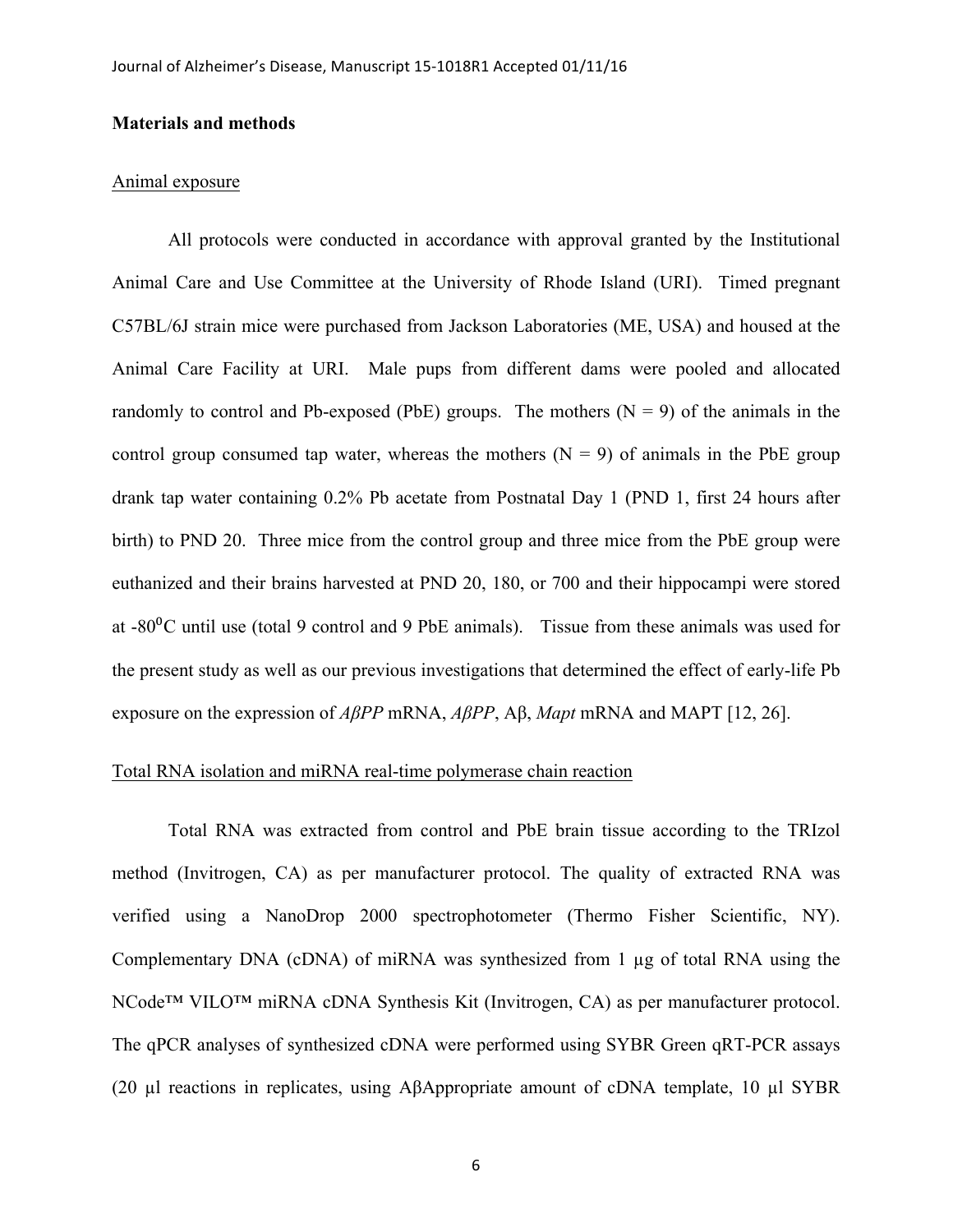Green master mix, 500 nM final concentration of forward and reverse primers, and deionized water) with amplification performed in the ViiA 7 Real-Time PCR system (Applied Biosystem, CA). The expression was reported relative to sno202 miRNA with the  $2^{-\Delta Ct}$  method.

#### Statistical analysis

Traditionally, real-time quantitative RT-PCR (qPCR) cycles-to-threshold (CT) values are converted to normalized "fold" differences between groups before being subjected to statistical analysis. A difficulty with this method is that CT values are generally Gaussian, whereas fold differences imply proportional effects and variances that change with means. We employed a general linear model (GLM) analytic technique [27, 28] that allowed us to test an array of linear hypotheses accompanying our multi-factored design, including higher-order interactions. All analyses were carried out with SAS version 9.4 (The SAS Institute, Cary, NC). *Proc glimmix* was used to construct general linear models of CT values directly, which mirrored the experimental design. The GLMs accounted for the repeated measures within mouse (multiple miRNAs) using correlated residual errors. This was necessary as the corollary of the withinanimal subtraction of the housekeeping gene CT for normalization. A compound symmetry variance-covariance structure was used to fit the model initially. This assumes homogenous variances of miRNA and a common covariance between pairs of miRNA within animal. Classical sandwich estimation was used to automatically adjust for differences in miRNA variance and changes in covariance between pairs of miRNA. The models were 3-way factorial models, with main effects for miRNA, treatment, and age, along with all 2-way and 3-way interactions included in the main model. Individual *a priori* specified hypothesis tests were carried out within the model as complex orthogonal comparisons, comparing groups while normalizing to the housekeeping gene (difference of the difference =  $\Delta \Delta CT$ ). Family-wise alpha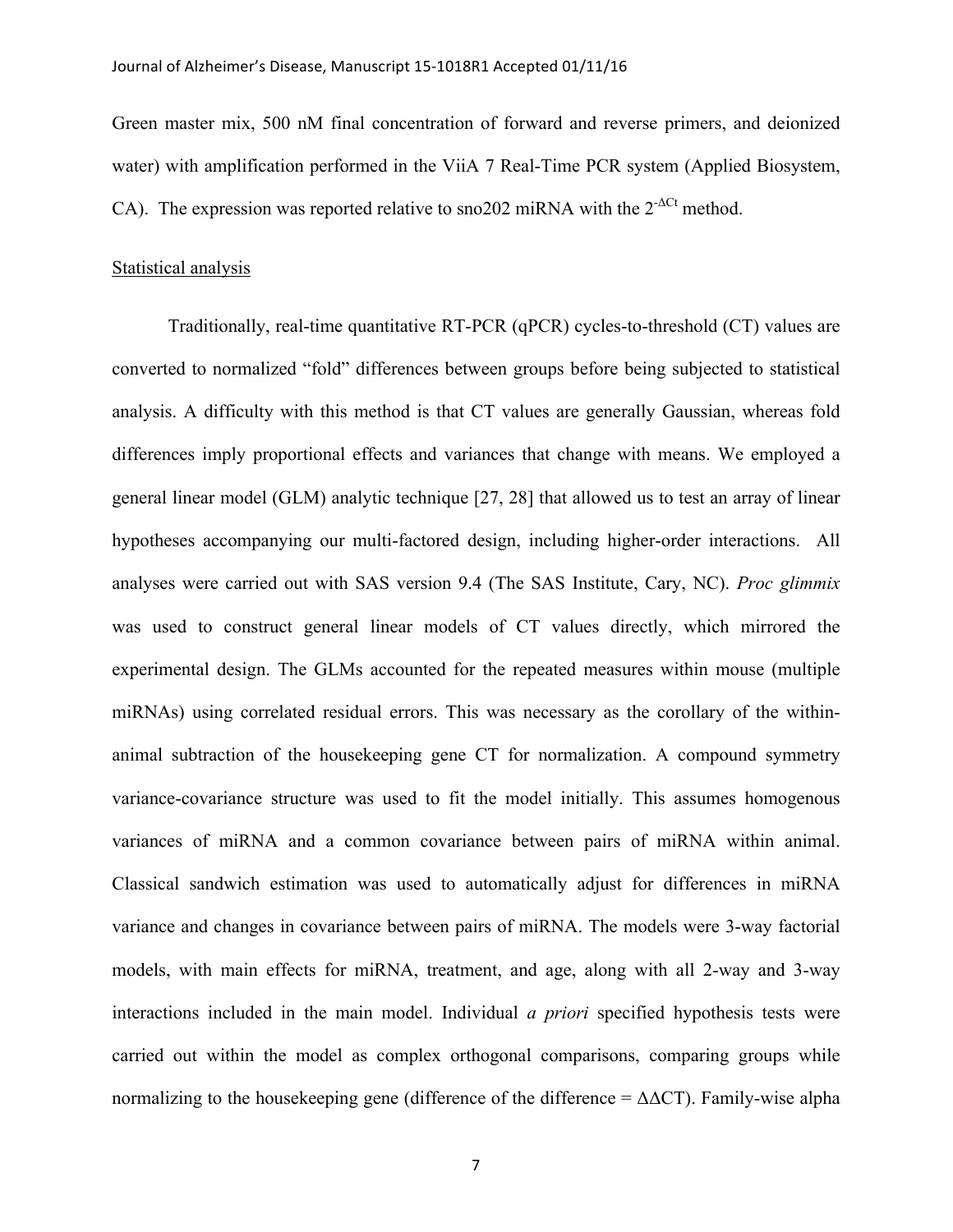was maintained at 0.05 using the Holm test, though unadjusted p-values were also presented in some instances. The (geometric) mean and 95%CI of normalized concentrations of target miRNA  $(2^{\Delta CT})$  were used to illustrate how different conditions varied across time.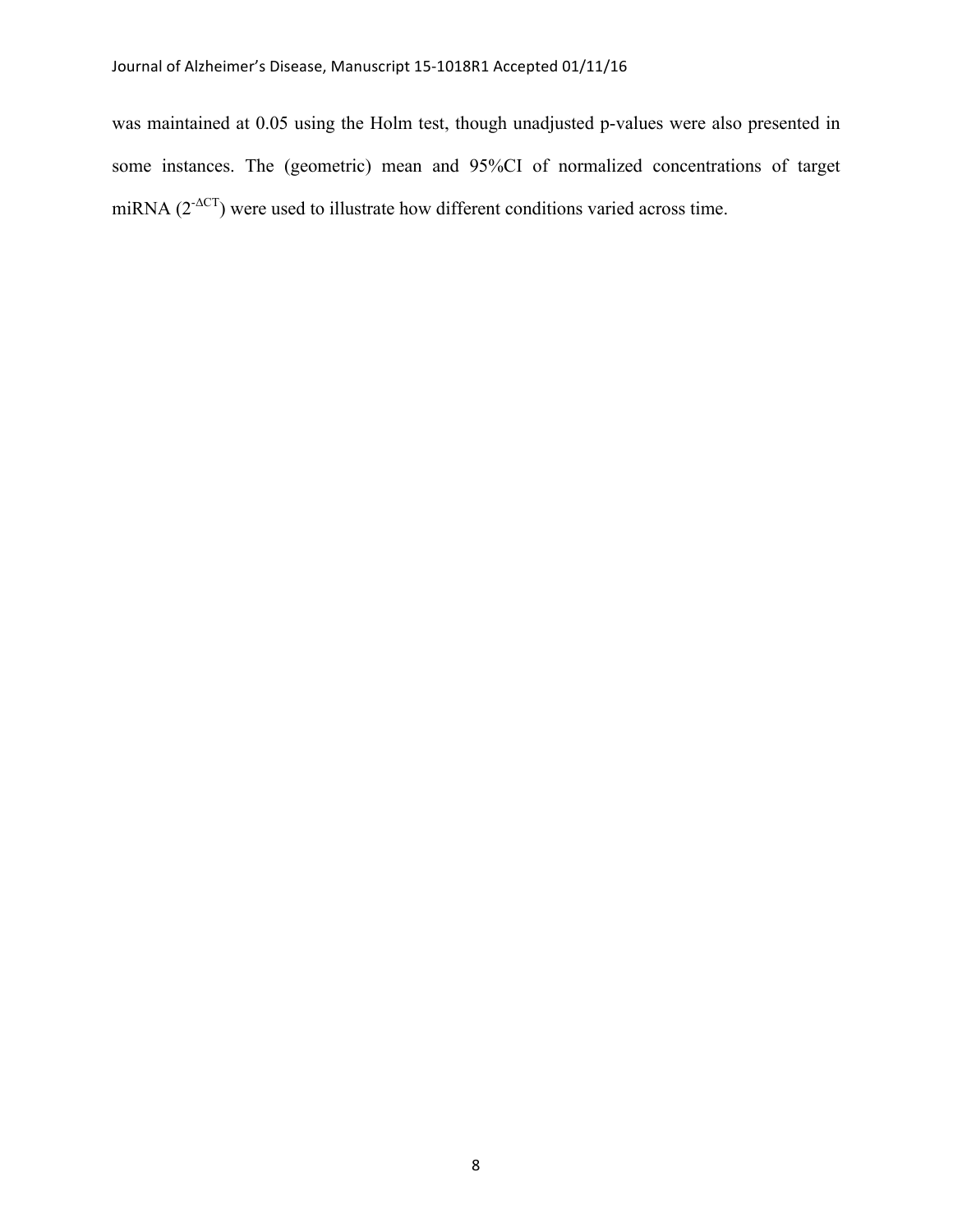## **Results**

The expression of miR-106b (targets *AβPP* mRNA), miR-34c (*MAPT* mRNA), miR-124 (*SP1* mRNA), miR-29b (*DNMT3a,b*; *Dnmt3a,b* and *SP1* mRNA), miR-148a (*DNMT1* and *Dnmt1* mRNA) and miR-132 (*MECP2* and *Mecp2* mRNA) was measured using qPCR at PND 20, 180 and 700 in animals that were exposed to Pb (and their controls) from PND 1-20 via mothers' milk.

#### miR-106b

Figure 1A illustrates the expression of miR-106b, a miRNA that has been shown to target the mRNA for the human *AβPP* gene [29]. The data demonstrate that the animals responded to Pb exposure with an increase in the production of miR-106b, but this increase was not maintained throughout the lifespan. We found that the animals exposed to Pb had a 1.5-fold increase in the expression of miR-106b, relative to control, at PND20 (95% confidence interval 1.1-2.1,  $p=0.02$ , adjusted  $p=0.28$ ). The expression of miR-106b decreased substantially in the Pb-exposed animals between PND20-180 and was 1.7-fold lower than levels seen in agematched control animals at PND700 (95% CL 2.2-1.1,  $p=0.0078$ , adjusted  $p=0.11$ ). There was no significant change over time in the expression of miR-106b in the animals that were not exposed to Pb.

#### miR-34c

The expression of miR-34c, a miRNA that targets the mRNA for *MAPT* [30], is shown in Figure 1B. We found that the expression of this miRNA remained relatively unchanged, across the lifespan, in the animals that had been exposed to Pb. Interestingly, this contrasts with the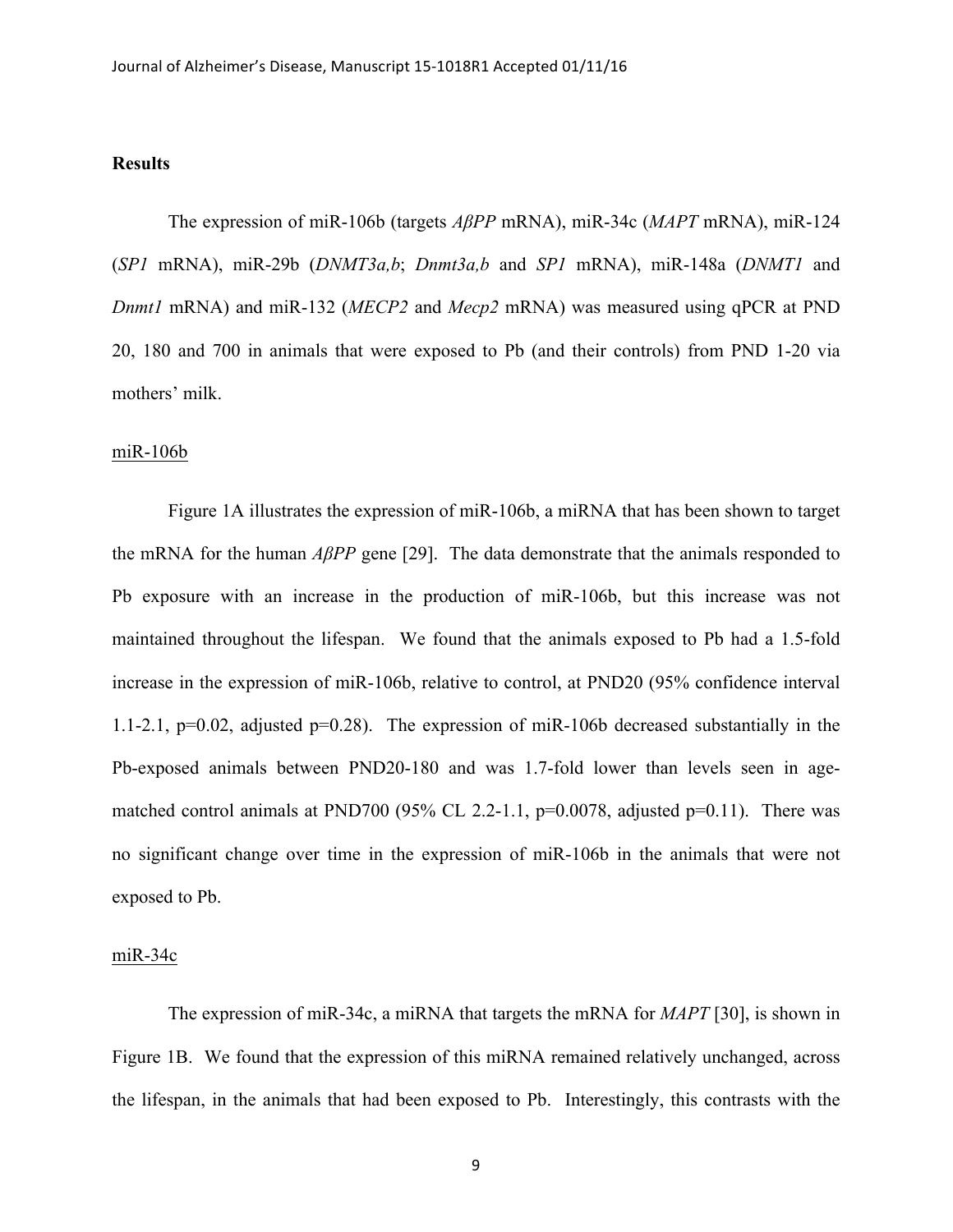#### Journal of Alzheimer's Disease, Manuscript 15-1018R1 Accepted 01/11/16

expression of miR-34c in *normal* animals, which exhibited a dramatic *increase* in miR-34c levels between PND20 and 180. The difference between the two groups was most apparent at PND180, where the expression of miR-34c in the control animals was 1.6-fold greater than that seen in the Pb-exposed animals (95% CI 2.0-1.4,  $p<0.0001$ , adjusted  $p<0.0001$ ).

### miR-124

Figure 1C illustrates the expression of miR-124, a miRNA that targets the mRNA for *SP1* [31]. The levels of miR-124 in the Pb-exposed animals remained relatively unchanged between PND20 and 180 and reflected the levels seen in control animals. This profile changed dramatically, however, between PND180-700. The expression of miR-124 in the animals exposed to Pb decreased dramatically in this interval, and at PND700 the level of miR-124 in the Pb-exposed animals was *2.0-fold less* than the controls (95% CI 3.8-1.1, p=0.02, adjusted p=0.33). There was no significant change over time in the expression of miR-124 in the animals that were not exposed to Pb.

### miR-29b

The expression of miR-29b, a miRNA that targets the mRNA for *DNMT3* [32]*, Dnmt3*  [33] and *SP1* [34-37] mRNA, is illustrated in Figure 1D. The level of miR-29b in the animals exposed to Pb was 1.6-fold greater than the level exhibited by controls on PND20 (95% CI 1.4- 1.9, p<0.0001, adjusted p<0.0001). Both groups exhibited a significant increase in the expression of this miRNA between PND20 and PND180, with the increase associated with the control group particularly striking. The expression of miR-29b did not change for either group between PND180-700.

#### miR-148a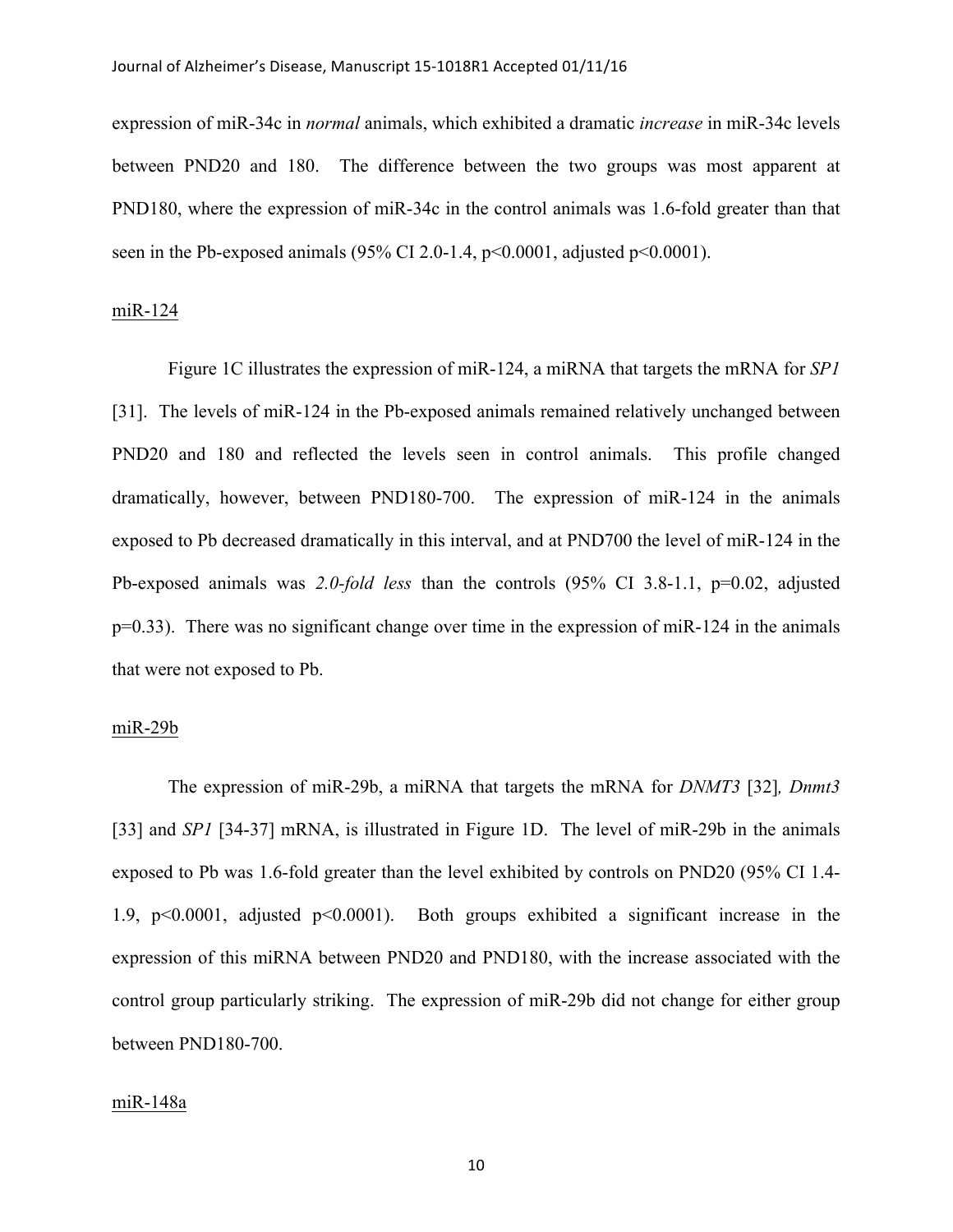Figure 1E depicts the expression of miR-148a, which has documented targets on *DNMT1* [38] and *Dnmt1* [39] mRNA. Comparisons at each of the three time points failed to identify any significant differences in the expression of miR-148a in Pb-exposed and control animals.

## miR-132

The expression of miR-132, which targets *MECP2* [40] and *Mecp2* [41] mRNA, is illustrated in Figure 1F. We found that early life Pb exposure produced a dramatic increase (relative to normal) in the expression of this miRNA at PND20. The level of miR-132 in the Pbexposed animals was 4.8-fold greater than the level associated with the control animals (95% CI 2.4-9.7, p<0.0001, adjusted p=0.0004).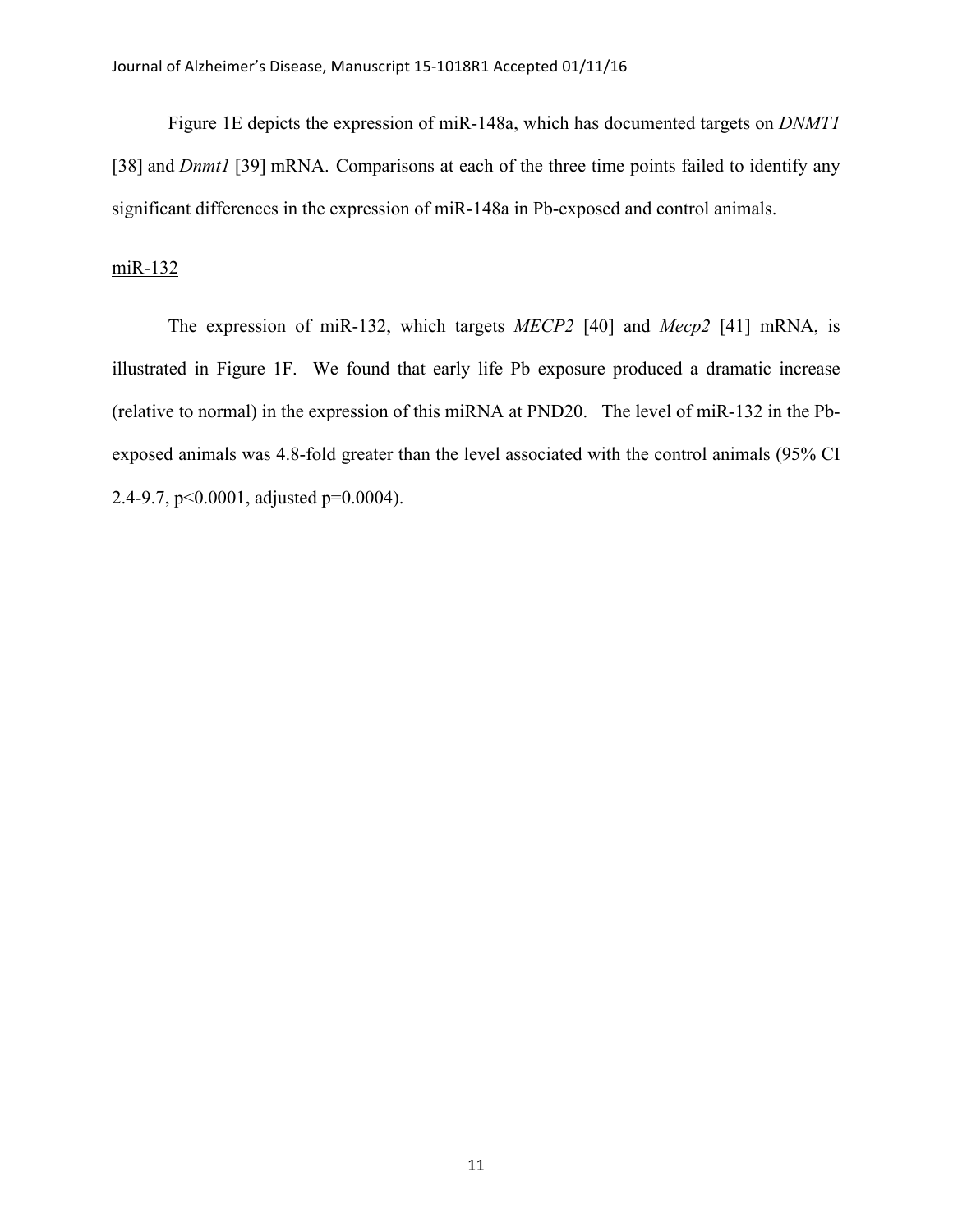## **Discussion**

The present study demonstrates that exposure to the heavy metal Pb in early life has a significant impact on the expression of miRNA that target epigenetic mediators and neurotoxic proteins. Brief developmental exposure to this toxicant produced an early postnatal increase (relative to control) in the expression of a miRNA (miR-106b) that has been shown to bind to the 3' untranslated region of *AβPP* mRNA, a miRNA (miR-29b) that targets *SP1* and two miRNAs (miR-29b and miR-132) that have the ability to inhibit translation of proteins involved in promoter methylation. The expression of miR-106b decreased over time in the Pb-exposed animals and was significantly less than the levels exhibited by the control animals at PND700. The level of miR-124, which binds to *SP1* mRNA, was also reduced (relative to controls) at PND700.

How might we understand the evolution and potential impact of these changes in miRNA expression? In previous studies, using the same animals employed in the present investigation, we have demonstrated that developmental exposure to Pb produced a transient increase in the binding of SP1 to DNA, together with a brief increase in the expression of *AβPP* and *Mapt* mRNA [9-12]. This brief increase in *AβPP* and *Mapt* mRNA was followed by an extended "latent" period during which the levels of these mRNA were indistinguishable from normal. As the animals approach PND700, however, there was a latent overexpression of *AβPP* mRNA, *AβPP*, Aβ, *Mapt* mRNA and hyperphosphorylated tau [9, 12, 13]. We propose that the Pbinduced transient increase in SP1 binding to DNA allows the transcription factor to increase transcription of select miRNA, allowing them to participate in the normalization of AβPP*,* SP1 and MAPT levels that lasts for many months in rodents and many years in primates [9, 11, 14, 42-45]. Increased expression of miR-29b in the early postnatal period, for example, would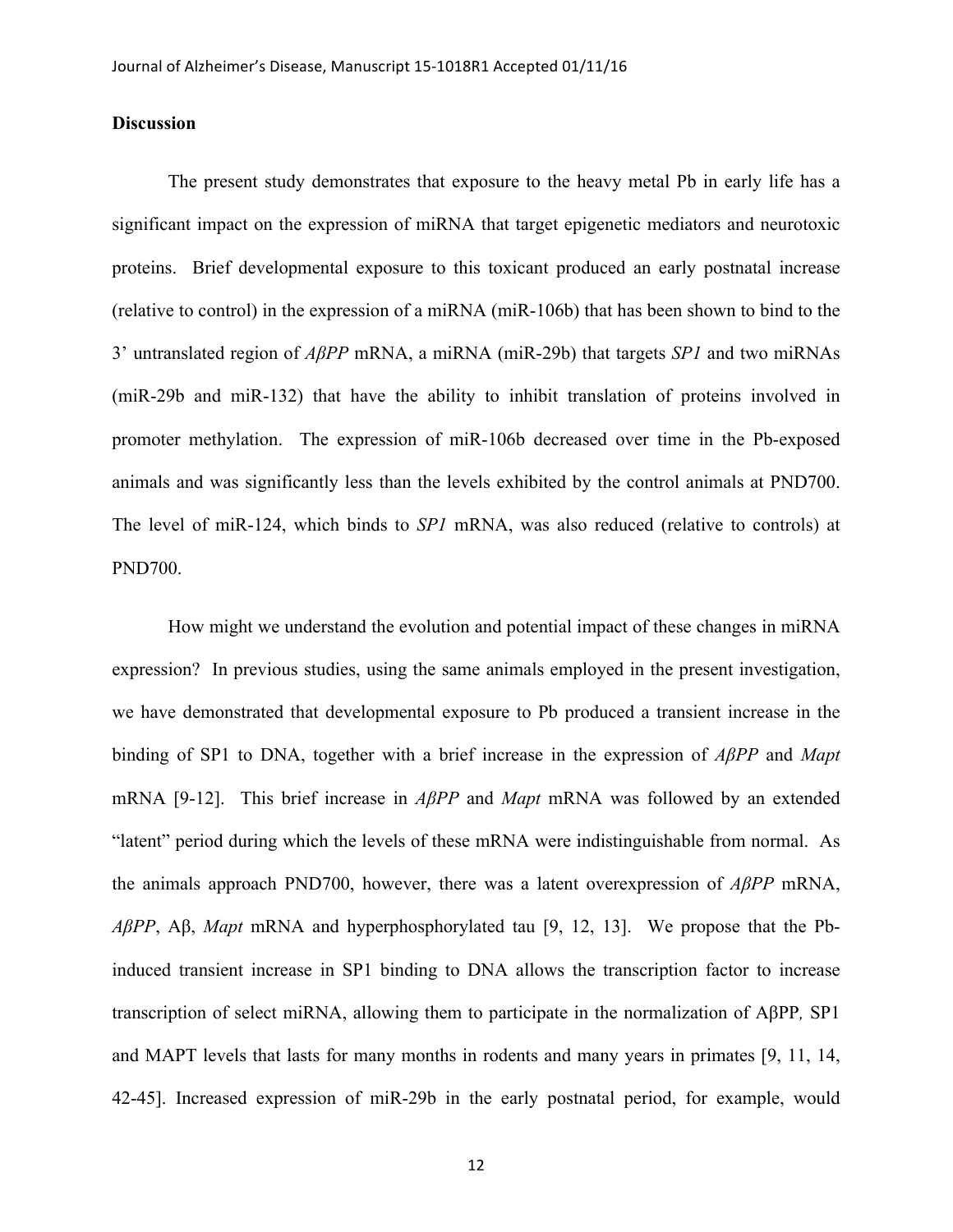#### Journal of Alzheimer's Disease, Manuscript 15-1018R1 Accepted 01/11/16

conceivably allow this miRNA to inhibit the production of SP1, while the early postnatal increase in miR-106b would inhibit the expression of AβPP. Meanwhile, increased production of miR-29b and miR-132 would act to inhibit the translation of the methylation-related proteins. This decrease in the expression of the DNMTs and MECP2 would facilitate the continued expression of miR-106b and miR-29b if their expression is sensitive to promoter methylation.

We predict that the miRNA that participate in the regulation of AD-related proteins are subject to accumulating stochastic changes similar to those associated with miRNA that play a role in oncogenesis [46-48]. We propose that the symptomatic period of LOAD is initiated by a reduction in the expression of some of the miRNA targeting *SP1, AβPP*, and *MAPT* mRNA, producing a decrease in post-transcriptional inhibition of *SP1, AβPP* and *MAPT*. *This would result in an increase in the expression of neurotoxic Aβ and tau.* Though the increased availability of SP1 and continued hypomethylation of the miR-106b and miR-124 promoters would seem to afford an opportunity to enhance transcription of these miRNA, we suggest that the loss-of-function changes to these miRNA will have greater influence.

## **Conclusion**

We have shown that exposure to the heavy metal Pb in early life has a significant impact on the expression of miRNA that target epigenetic mediators and neurotoxic proteins. Three of the six miRNA we studied exhibited an *increase in expression* in the period immediately following the Pb exposure and we suggest that these and similar miRNA may participate in the post-exposure normalization of gene expression that we have described previously. The expression of two miRNA *decreased* over time in the Pb-exposed animals and we predict that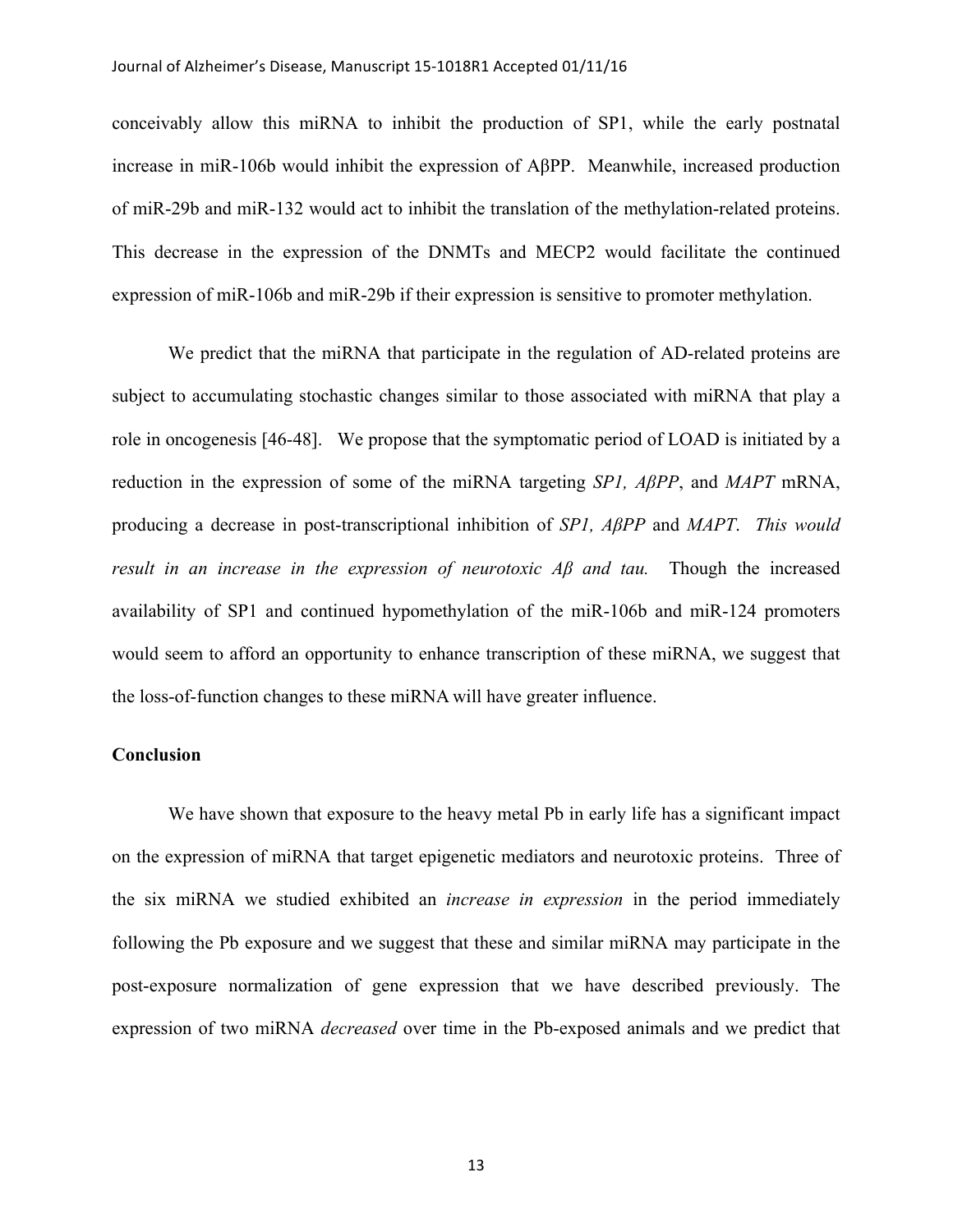these and related decreases in specific cerebral miRNA contribute to the over-expression of neurotoxic proteins in later life.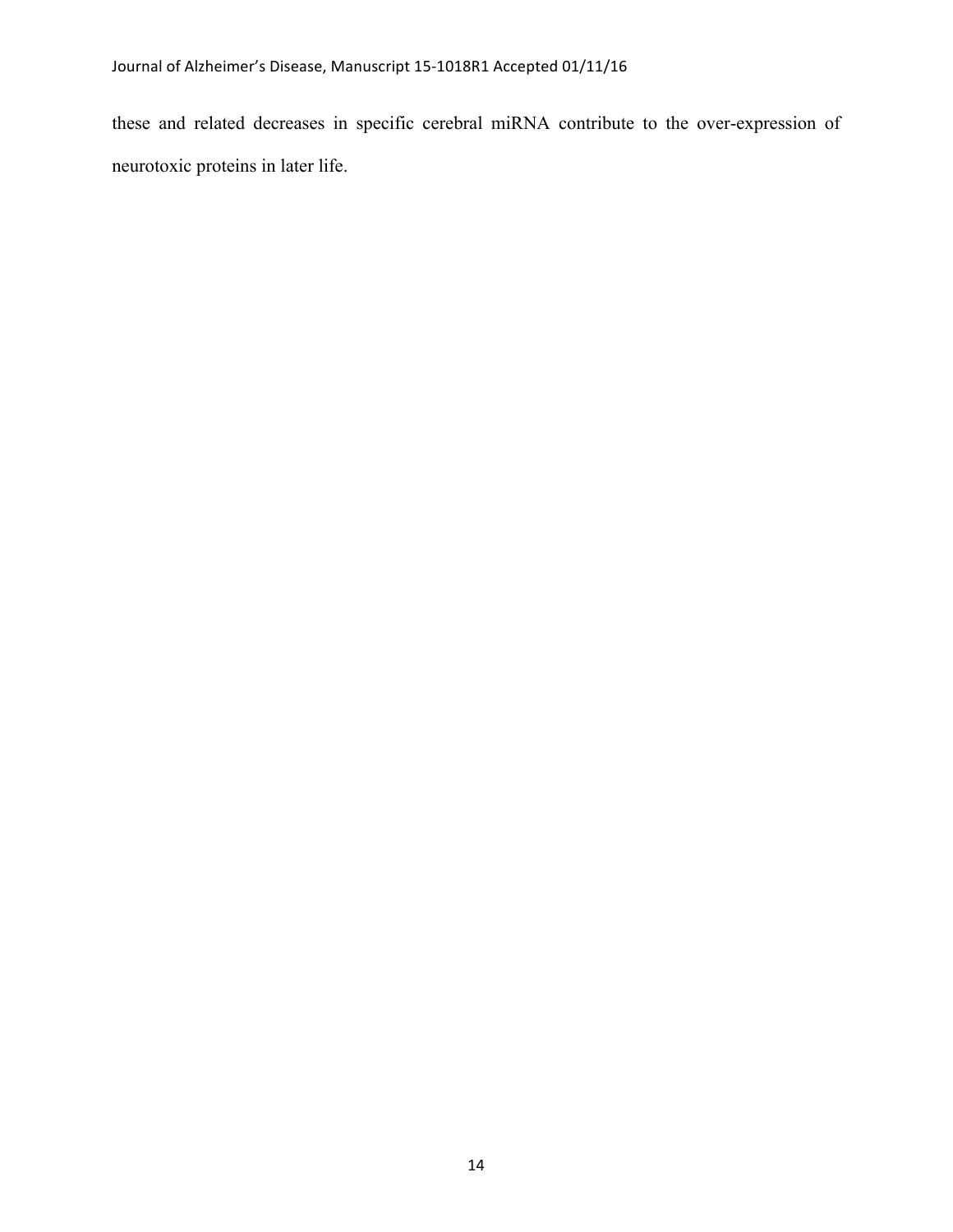## **Acknowledgements**

This research was supported by NRF Fund No. 31M091 and the National Institute of Environmental Health Sciences grant NIH ES015867. The research was made possible by the use of the RI-INBRE Research Core Facility, supported by the NCRR/NIH Grant #P20 RR016457.

## **Conflict of interest**

The authors declare no conflict of interest.

**Abbreviations used**: Aβ: Amyloid-beta; AD: Alzheimer's disease; AβPP: Amyloid precursor protein; DNMT: DNA methyltransferase; LOAD: late onset Alzheimer's disease; MAPT: Microtubule-associated protein tau; MeCP2: Methyl CpG binding protein 2; miRNA: microRNA; NFT: Neurofibrillary tangle; PND: Postnatal day; SP1: Specificity protein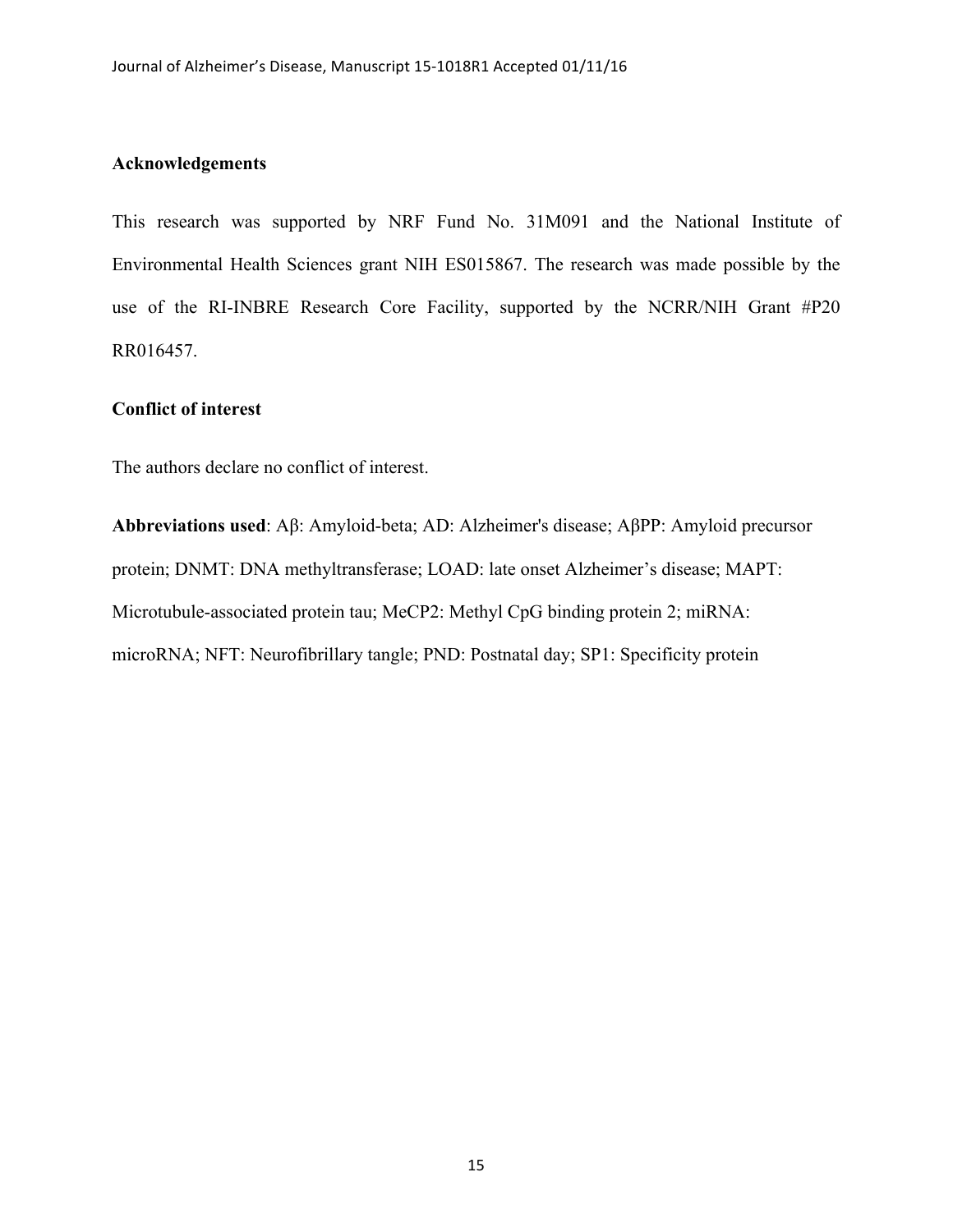## **Table 1**

| Target                    | miRBase ID | Primer sequence                                                            |
|---------------------------|------------|----------------------------------------------------------------------------|
| $miR-$<br>29 <sub>b</sub> | MI0000143  | 5'-GCTGGTTTCATATGGTGGTTTA-3'                                               |
| $miR-$<br>34c             | MI0000403  | 5'-AGGCAGTGTAGTTAGCTGATTGC-3'                                              |
| $miR-$<br>106b            | MI0000407  | 5'-TAAAGTGCTGACAGTGCAGAT-3'                                                |
| $miR-$<br>124             | MI0000716  | 5'-CGTGTTCACAGCGGACCTTGAT-3'                                               |
| $miR-$<br>132             | MI0000158  | 5'-AACCGTGGCTTTCGATTGTTAC-3'                                               |
| $miR-$<br>148             | MI0000550  | 5'-AAAGTTCTGAGACACTCCGACT-3'                                               |
| $sno-202$                 |            | Forward: 5'-GCTGTACTGACTTGATGAAG-3'<br>Reverse: 5'-CATCAGATGGAAAAGGGTTC-3' |

Table 1. miRNA and housekeeping gene primers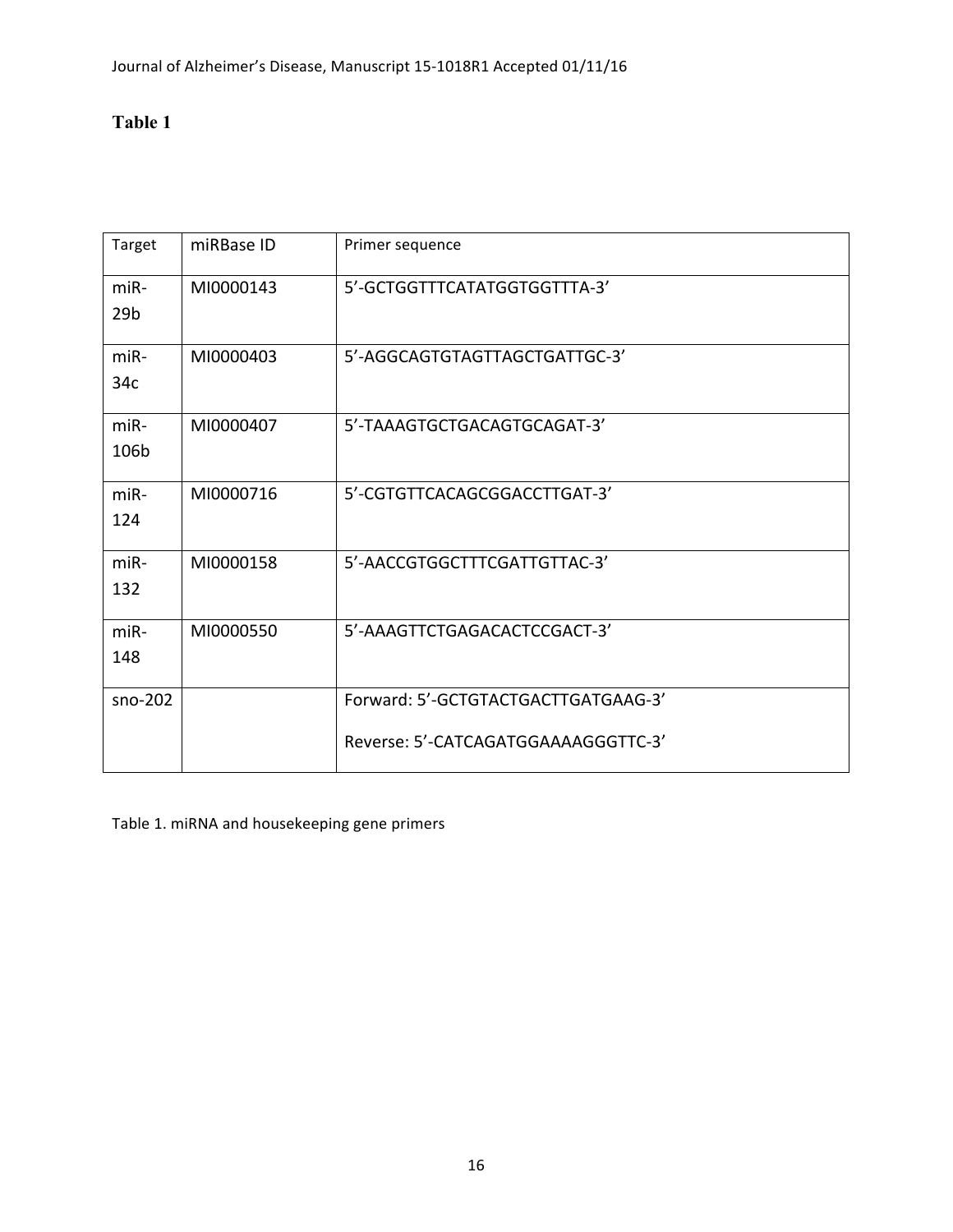**Fig. 1** Expression of miRNA relative to sno202 in control animals (dotted line) and Pbexposed animals (PbE, solid line) at PND 20, 180 and 700. Results expressed as mean  $\pm$  95% CI using the Holm post hoc test (p<0.05 considered significant compared to control, indicated by \*), n=3 with measurements in triplicates.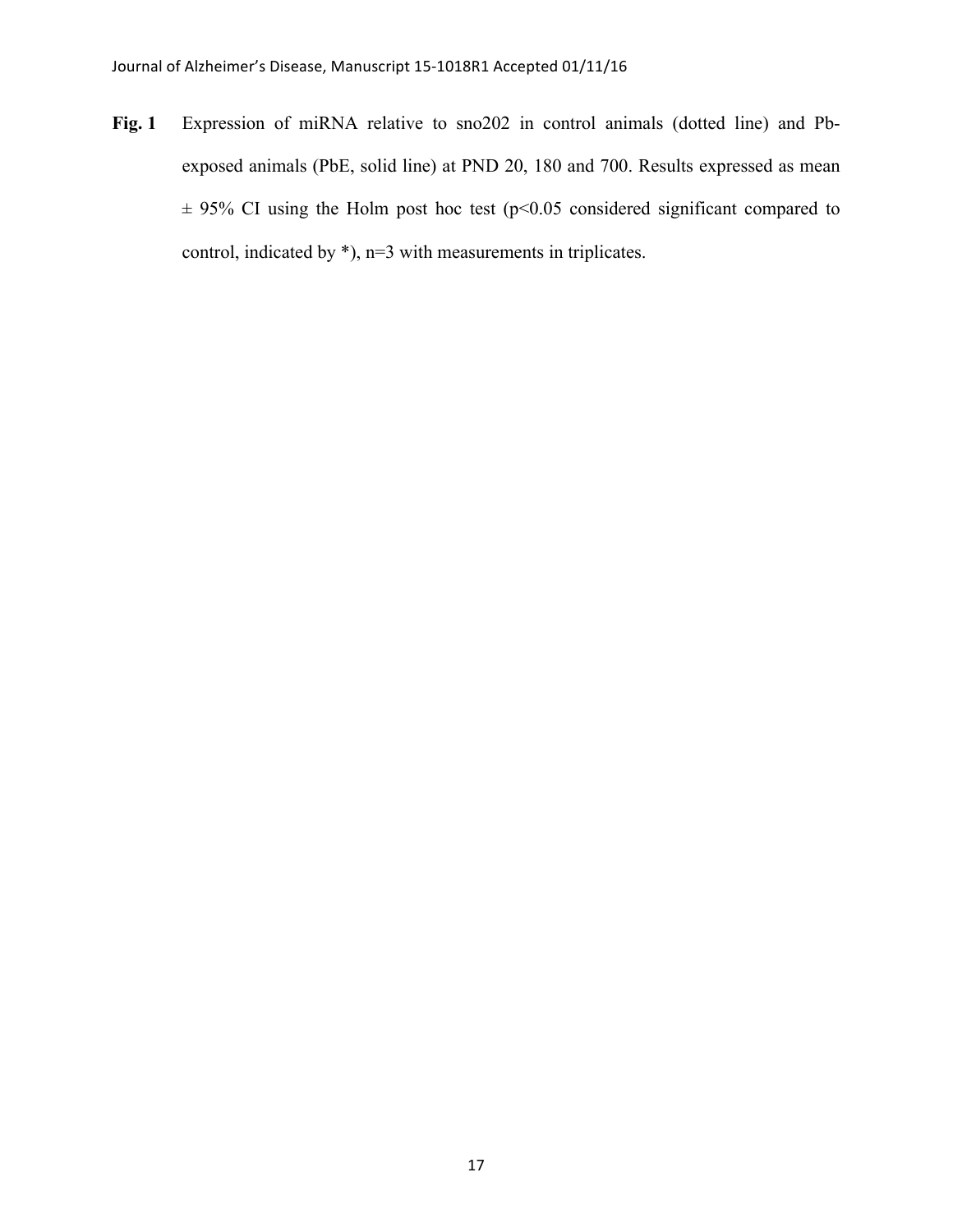## **References**

- [1] Rosenthal SL, Kamboh MI (2014) Late-Onset Alzheimer's Disease Genes and the Potentially Implicated Pathways. *Curr Genet Med Rep* **2**, 85-101.
- [2] Gusareva ES, Carrasquillo MM, Bellenguez C, Cuyvers E, Colon S, Graff-Radford NR, Petersen RC, Dickson DW, Mahachie John JM, Bessonov K, Van Broeckhoven C, Harold D, Williams J, Amouyel P, Sleegers K, Ertekin-Taner N, Lambert JC, Van Steen K (2014) Genome-wide association interaction analysis for Alzheimer's disease. *Neurobiol Aging*.
- [3] Guerreiro R, Bras J, Hardy J (2013) SnapShot: genetics of Alzheimer's disease. *Cell* **155**, 968-968.e961.
- [4] Karch CM, Goate AM (2014) Alzheimer's Disease Risk Genes and Mechanisms of Disease Pathogenesis. *Biol Psychiatry*.
- [5] Humphries C, Kohli MA (2014) Rare Variants and Transcriptomics in Alzheimer disease. *Curr Genet Med Rep* **2**, 75-84.
- [6] Lunnon K, Mill J (2013) Epigenetic studies in Alzheimer's disease: current findings, caveats, and considerations for future studies. *Am J Med Genet B Neuropsychiatr Genet* **162b**, 789-799.
- [7] Graff J, Kim D, Dobbin MM, Tsai LH (2011) Epigenetic regulation of gene expression in physiological and pathological brain processes. *Physiol Rev* **91**, 603-649.
- [8] Modgil S, Lahiri DK, Sharma VL, Anand A (2014) Role of early life exposure and environment on neurodegeneration: implications on brain disorders. *Transl Neurodegener* **3**, 9.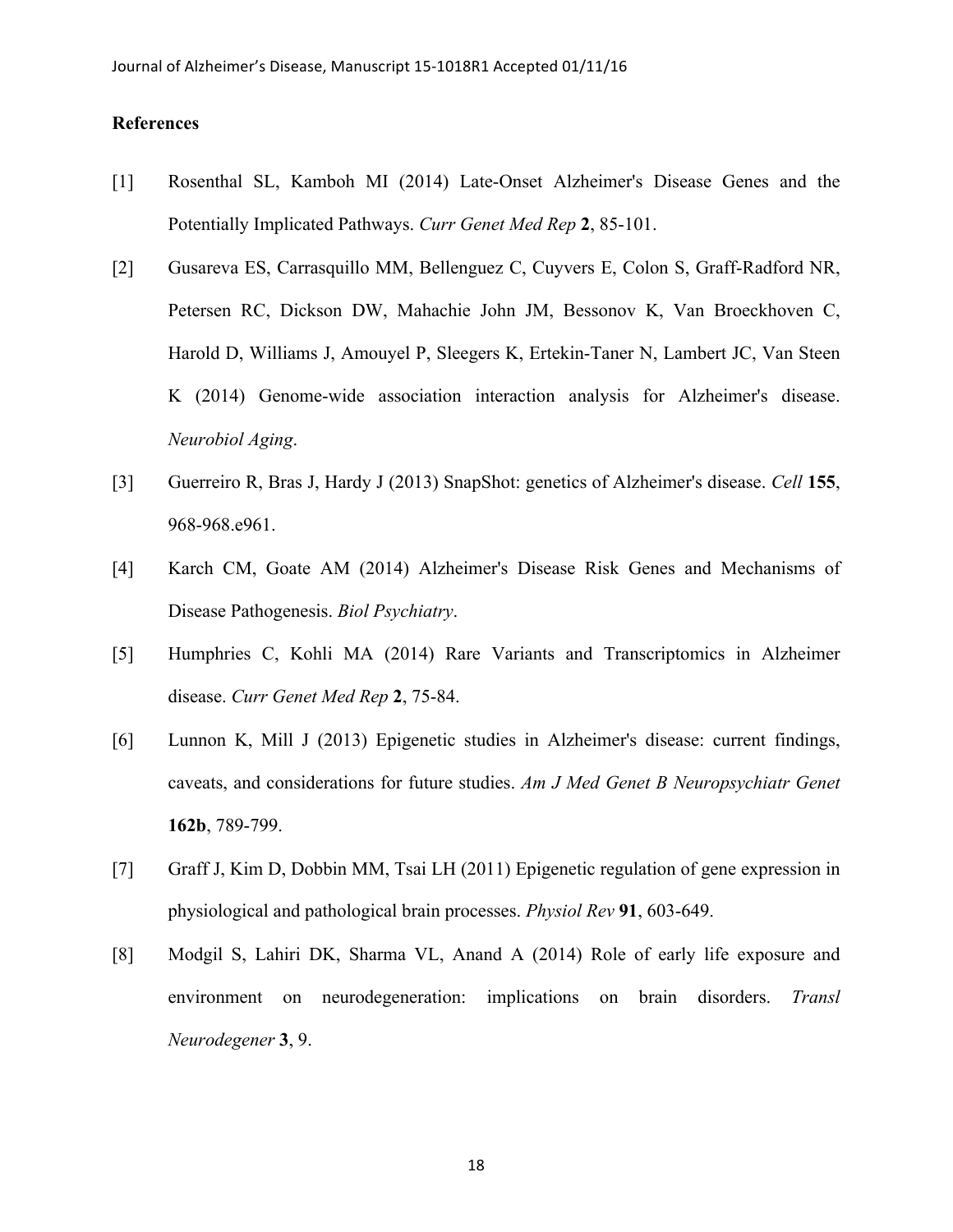- [9] Basha MR, Wei W, Bakheet SA, Benitez N, Siddiqi HK, Ge YW, Lahiri DK, Zawia NH (2005) The fetal basis of amyloidogenesis: exposure to lead and latent overexpression of amyloid precursor protein and beta-amyloid in the aging brain. *J Neurosci* **25**, 823-829.
- [10] Zawia NH, Sharan R, Brydie M, Oyama T, Crumpton T (1998) Sp1 as a target site for metal-induced perturbations of transcriptional regulation of developmental brain gene expression. *Brain Res Dev Brain Res* **107**, 291-298.
- [11] Atkins DS, Basha MR, Zawia NH (2003) Intracellular signaling pathways involved in mediating the effects of lead on the transcription factor Sp1. *Int J Dev Neurosci* **21**, 235- 244.
- [12] Bihaqi SW, Bahmani A, Adem A, Zawia NH (2014) Infantile Postnatal Exposure to Lead (Pb) Enhances Tau Expression in the Cerebral Cortex of Aged Mice: Relevance to AD. *Neurotoxicology*.
- [13] Bihaqi SW, Bahmani A, Subaiea GM, Zawia NH (2013) Infantile exposure to lead and late-age cognitive decline: Relevance to AD. *Alzheimers Dement*.
- [14] Wu J, Basha MR, Brock B, Cox DP, Cardozo-Pelaez F, McPherson CA, Harry J, Rice DC, Maloney B, Chen D, Lahiri DK, Zawia NH (2008) Alzheimer's disease (AD)-like pathology in aged monkeys after infantile exposure to environmental metal lead (Pb): evidence for a developmental origin and environmental link for AD. *J Neurosci* **28**, 3-9.
- [15] Bihaqi SW, Zawia NH (2013) Enhanced taupathy and AD-like pathology in aged primate brains decades after infantile exposure to lead (Pb). *Neurotoxicology* **39**, 95-101.
- [16] Bihaqi SW, Huang H, Wu J, Zawia NH (2011) Infant exposure to lead (Pb) and epigenetic modifications in the aging primate brain: implications for Alzheimer's disease. *J Alzheimers Dis* **27**, 819-833.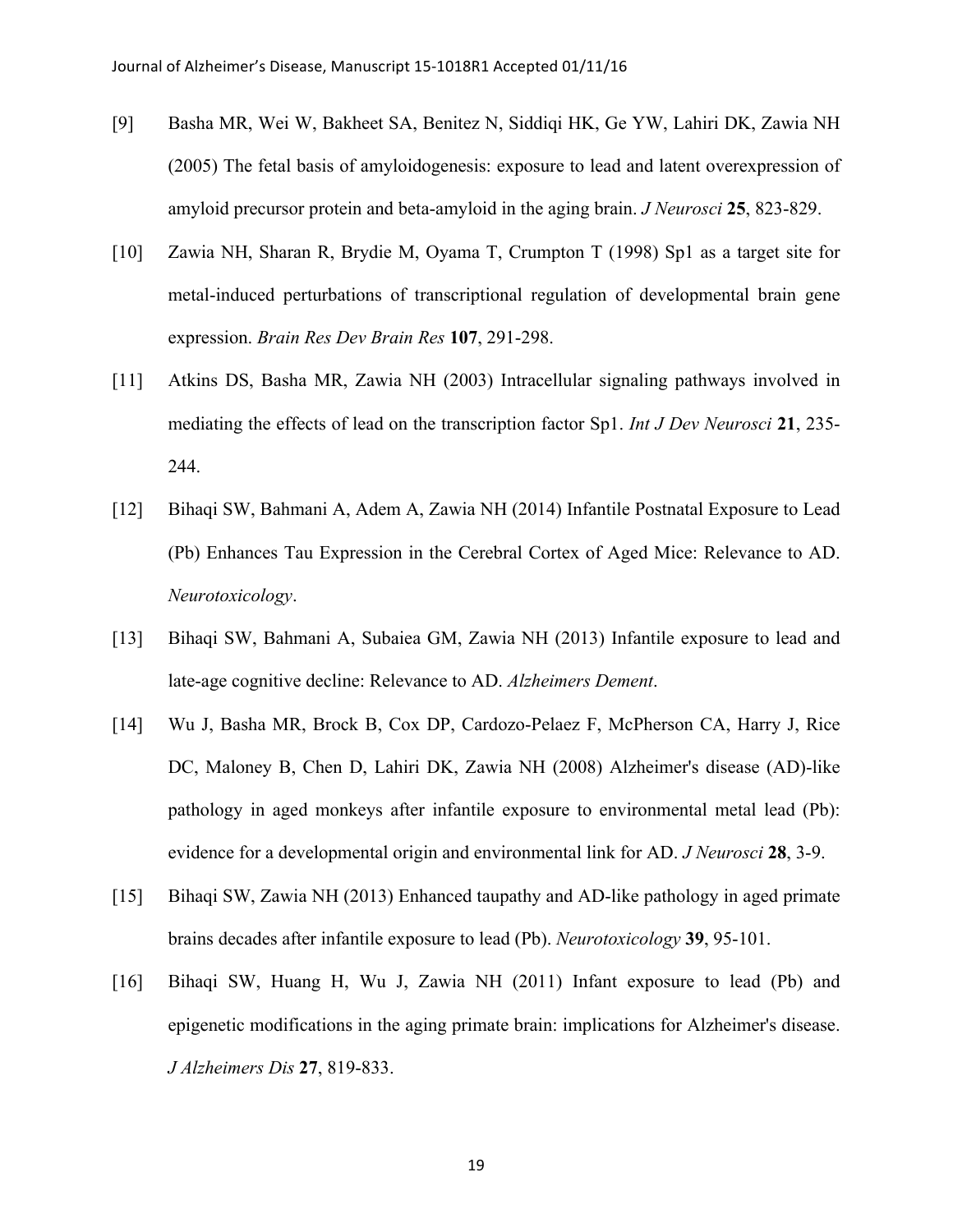- [17] Safe S, Imanirad P, Sreevalsan S, Nair V, Jutooru I (2014) Transcription factor Sp1, also known as specificity protein 1 as a therapeutic target. *Expert Opin Ther Targets*.
- [18] Wong HK, Veremeyko T, Patel N, Lemere CA, Walsh DM, Esau C, Vanderburg C, Krichevsky AM (2013) De-repression of FOXO3a death axis by microRNA-132 and - 212 causes neuronal apoptosis in Alzheimer's disease. *Hum Mol Genet* **22**, 3077-3092.
- [19] Kishikawa S, Murata T, Kimura H, Shiota K, Yokoyama KK (2002) Regulation of transcription of the Dnmt1 gene by Sp1 and Sp3 zinc finger proteins. *Eur J Biochem* **269**, 2961-2970.
- [20] Jinawath A, Miyake S, Yanagisawa Y, Akiyama Y, Yuasa Y (2005) Transcriptional regulation of the human DNA methyltransferase 3A and 3B genes by Sp3 and Sp1 zinc finger proteins. *Biochem J* **385**, 557-564.
- [21] Huang SK, Scruggs AM, Donaghy J, McEachin RC, Fisher AS, Richardson BC, Peters-Golden M (2012) Prostaglandin E(2) increases fibroblast gene-specific and global DNA methylation via increased DNA methyltransferase expression. *Faseb j* **26**, 3703-3714.
- [22] Safe S, Abdelrahim M (2005) Sp transcription factor family and its role in cancer. *Eur J Cancer* **41**, 2438-2448.
- [23] Schonrock N, Gotz J (2012) Decoding the non-coding RNAs in Alzheimer's disease. *Cell Mol Life Sci* **69**, 3543-3559.
- [24] Goodall EF, Heath PR, Bandmann O, Kirby J, Shaw PJ (2013) Neuronal dark matter: the emerging role of microRNAs in neurodegeneration. *Front Cell Neurosci* **7**, 178.
- [25] Hsu SD, Tseng YT, Shrestha S, Lin YL, Khaleel A, Chou CH, Chu CF, Huang HY, Lin CM, Ho SY, Jian TY, Lin FM, Chang TH, Weng SL, Liao KW, Liao IE, Liu CC, Huang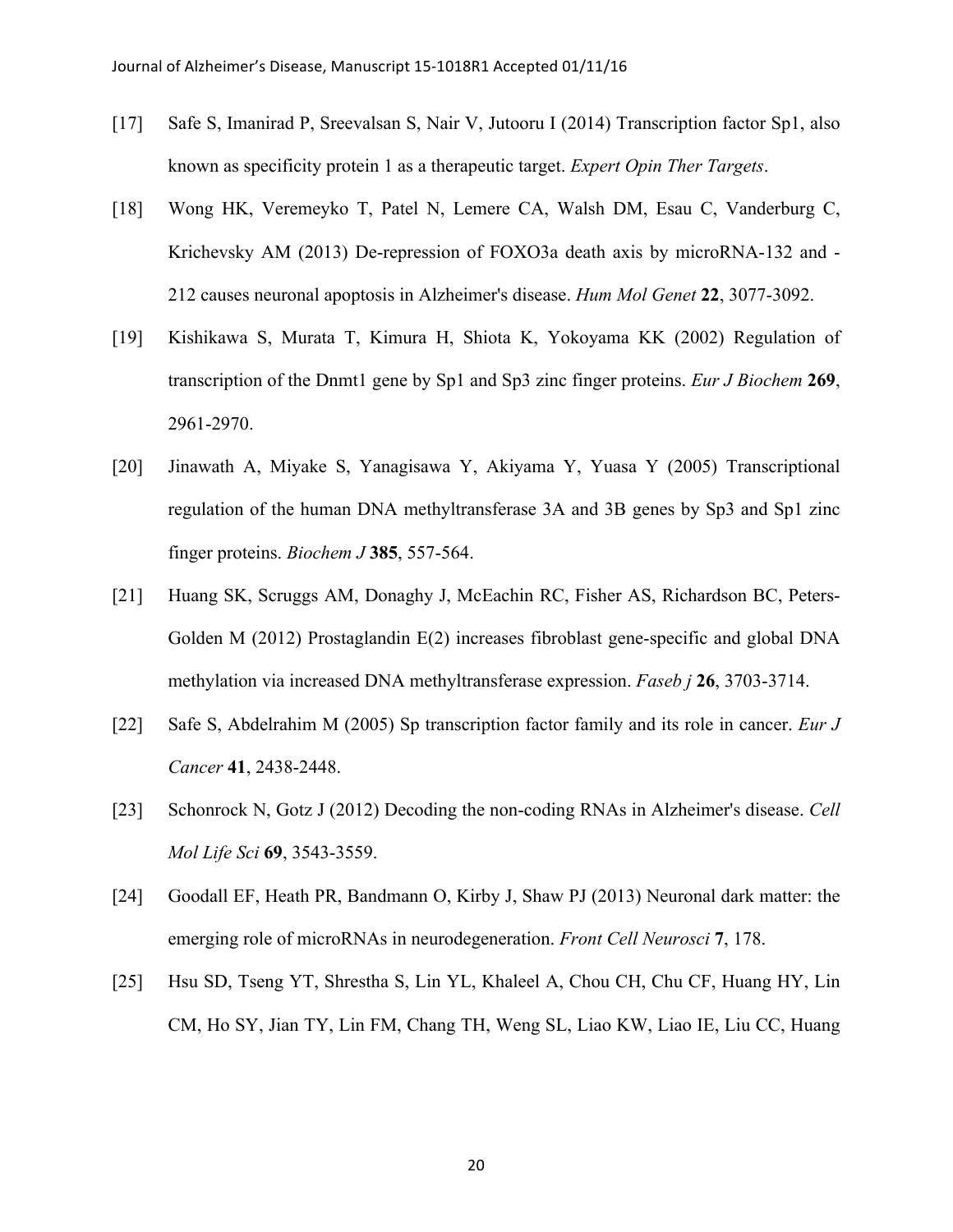HD (2014) miRTarBase update 2014: an information resource for experimentally validated miRNA-target interactions. *Nucleic Acids Res* **42**, D78-85.

- [26] Bihaqi SW, Bahmani A, Subaiea GM, Zawia NH (2014) Infantile exposure to lead and late-age cognitive decline: relevance to AD. *Alzheimers Dement* **10**, 187-195.
- [27] Mardia KV, Kent JT, Bibby JM (1979) *Multivariate Analysis*, Academic Press.
- [28] O'Brien RG (1979) A general ANOVA method for robust tests of additive models for variances. *J Am Statistical Assn* **74**, 877-880.
- [29] Hebert SS, Horre K, Nicolai L, Bergmans B, Papadopoulou AS, Delacourte A, De Strooper B (2009) MicroRNA regulation of Alzheimer's Amyloid precursor protein expression. *Neurobiol Dis* **33**, 422-428.
- [30] Wu H, Huang M, Lu M, Zhu W, Shu Y, Cao P, Liu P (2013) Regulation of microtubuleassociated protein tau (MAPT) by miR-34c-5p determines the chemosensitivity of gastric cancer to paclitaxel. *Cancer Chemother Pharmacol* **71**, 1159-1171.
- [31] Lim LP, Lau NC, Garrett-Engele P, Grimson A, Schelter JM, Castle J, Bartel DP, Linsley PS, Johnson JM (2005) Microarray analysis shows that some microRNAs downregulate large numbers of target mRNAs. *Nature* **433**, 769-773.
- [32] Garzon R, Liu S, Fabbri M, Liu Z, Heaphy CE, Callegari E, Schwind S, Pang J, Yu J, Muthusamy N, Havelange V, Volinia S, Blum W, Rush LJ, Perrotti D, Andreeff M, Bloomfield CD, Byrd JC, Chan K, Wu LC, Croce CM, Marcucci G (2009) MicroRNA-29b induces global DNA hypomethylation and tumor suppressor gene reexpression in acute myeloid leukemia by targeting directly DNMT3A and 3B and indirectly DNMT1. *Blood* **113**, 6411-6418.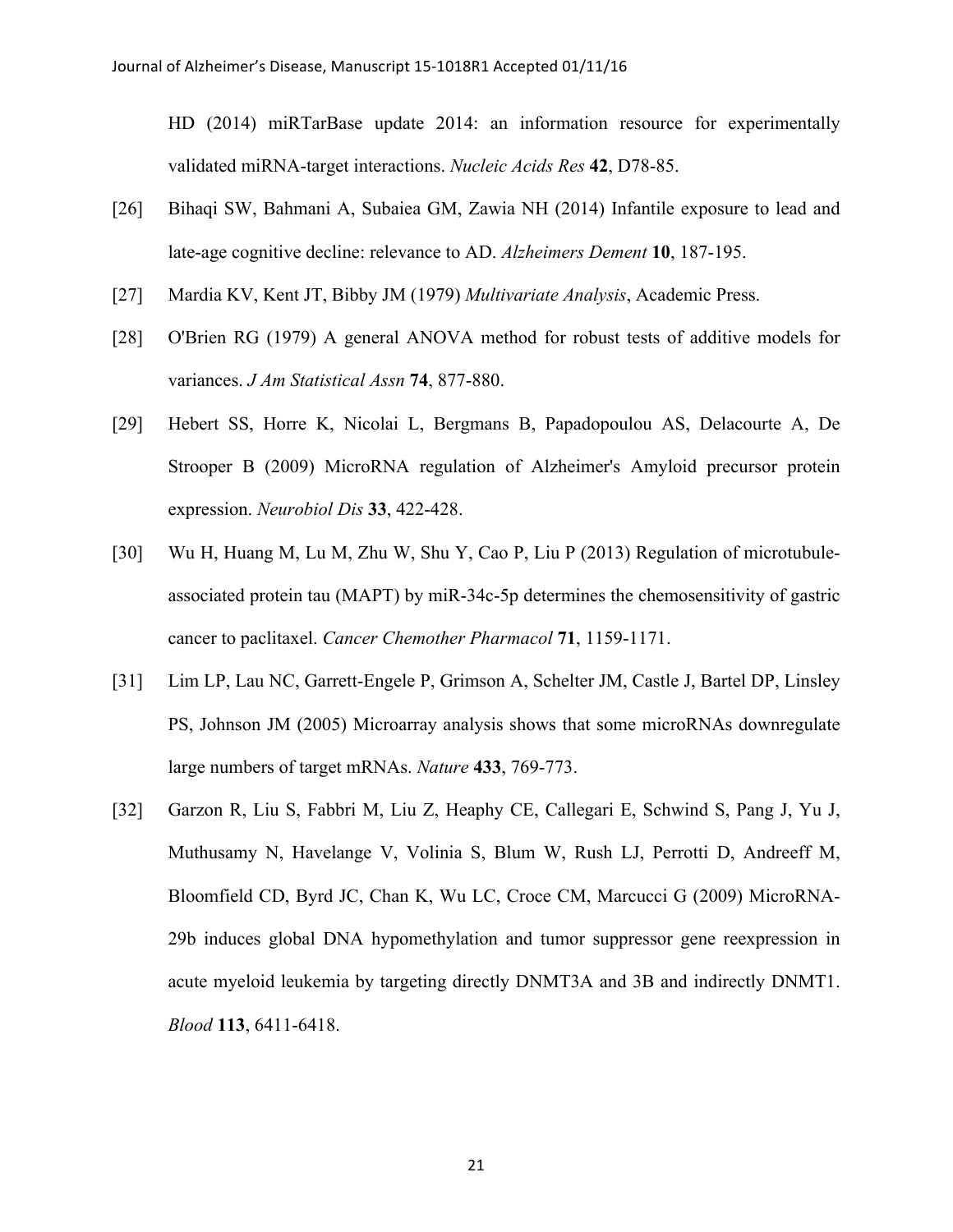- [33] Takada S, Berezikov E, Choi YL, Yamashita Y, Mano H (2009) Potential role of miR-29b in modulation of Dnmt3a and Dnmt3b expression in primordial germ cells of female mouse embryos. *Rna* **15**, 1507-1514.
- [34] Jia LF, Huang YP, Zheng YF, Lyu MY, Wei SB, Meng Z, Gan YH (2014) miR-29b suppresses proliferation, migration, and invasion of tongue squamous cell carcinoma through PTEN-AKT signaling pathway by targeting Sp1. *Oral Oncol* **50**, 1062-1071.
- [35] Li J, Du S, Sheng X, Liu J, Cen B, Huang F, He Y (2015) MicroRNA-29b Inhibits Endometrial Fibrosis by Regulating the Sp1-TGF-beta1/Smad-CTGF Axis in a Rat Model. *Reprod Sci*.
- [36] Villa C, Ridolfi E, Fenoglio C, Ghezzi L, Vimercati R, Clerici F, Marcone A, Gallone S, Serpente M, Cantoni C, Bonsi R, Cioffi S, Cappa S, Franceschi M, Rainero I, Mariani C, Scarpini E, Galimberti D (2013) Expression of the transcription factor Sp1 and its regulatory hsa-miR-29b in peripheral blood mononuclear cells from patients with Alzheimer's disease. *J Alzheimers Dis* **35**, 487-494.
- [37] Yu J, Luo H, Li N, Duan X (2015) Suppression of Type I Collagen Expression by miR-29b Via PI3K, Akt, and Sp1 Pathway, Part II: An In Vivo Investigation. *Invest Ophthalmol Vis Sci* **56**, 6019-6028.
- [38] Pan W, Zhu S, Yuan M, Cui H, Wang L, Luo X, Li J, Zhou H, Tang Y, Shen N (2010) MicroRNA-21 and microRNA-148a contribute to DNA hypomethylation in lupus CD4+ T cells by directly and indirectly targeting DNA methyltransferase 1. *J Immunol* **184**, 6773-6781.
- [39] Gailhouste L, Gomez-Santos L, Hagiwara K, Hatada I, Kitagawa N, Kawaharada K, Thirion M, Kosaka N, Takahashi RU, Shibata T, Miyajima A, Ochiya T (2013) miR-148a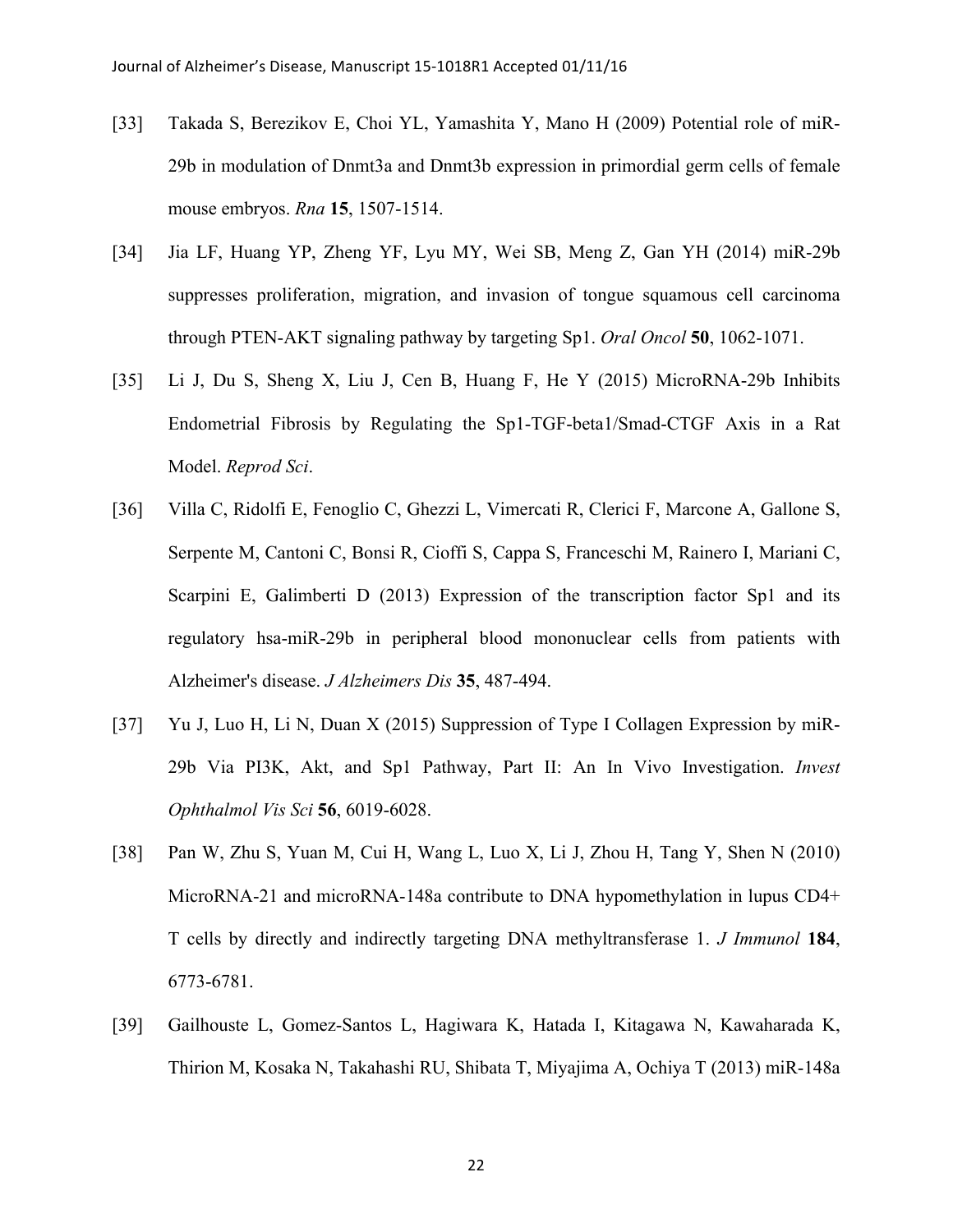plays a pivotal role in the liver by promoting the hepatospecific phenotype and suppressing the invasiveness of transformed cells. *Hepatology* **58**, 1153-1165.

- [40] Mann J, Chu DC, Maxwell A, Oakley F, Zhu NL, Tsukamoto H, Mann DA (2010) MeCP2 controls an epigenetic pathway that promotes myofibroblast transdifferentiation and fibrosis. *Gastroenterology* **138**, 705-714, 714.e701-704.
- [41] Alvarez-Saavedra M, Antoun G, Yanagiya A, Oliva-Hernandez R, Cornejo-Palma D, Perez-Iratxeta C, Sonenberg N, Cheng HY (2011) miRNA-132 orchestrates chromatin remodeling and translational control of the circadian clock. *Hum Mol Genet* **20**, 731-751.
- [42] Basha MR, Murali M, Siddiqi HK, Ghosal K, Siddiqi OK, Lashuel HA, Ge YW, Lahiri DK, Zawia NH (2005) Lead (Pb) exposure and its effect on APP proteolysis and Abeta aggregation. *Faseb j* **19**, 2083-2084.
- [43] Dosunmu R, Wu J, Adwan L, Maloney B, Basha MR, McPherson CA, Harry GJ, Rice DC, Zawia NH, Lahiri DK (2009) Lifespan profiles of Alzheimer's disease-associated genes and products in monkeys and mice. *J Alzheimers Dis* **18**, 211-230.
- [44] Lahiri DK, Maloney B, Basha MR, Ge YW, Zawia NH (2007) How and when environmental agents and dietary factors affect the course of Alzheimer's disease: the "LEARn" model (latent early-life associated regulation) may explain the triggering of AD. *Curr Alzheimer Res* **4**, 219-228.
- [45] Lahiri DK, Maloney B, Zawia NH (2009) The LEARn model: an epigenetic explanation for idiopathic neurobiological diseases. *Mol Psychiatry* **14**, 992-1003.
- [46] Acunzo M, Romano G, Wernicke D, Croce CM (2014) MicroRNA and cancer A brief overview. *Adv Biol Regul*.